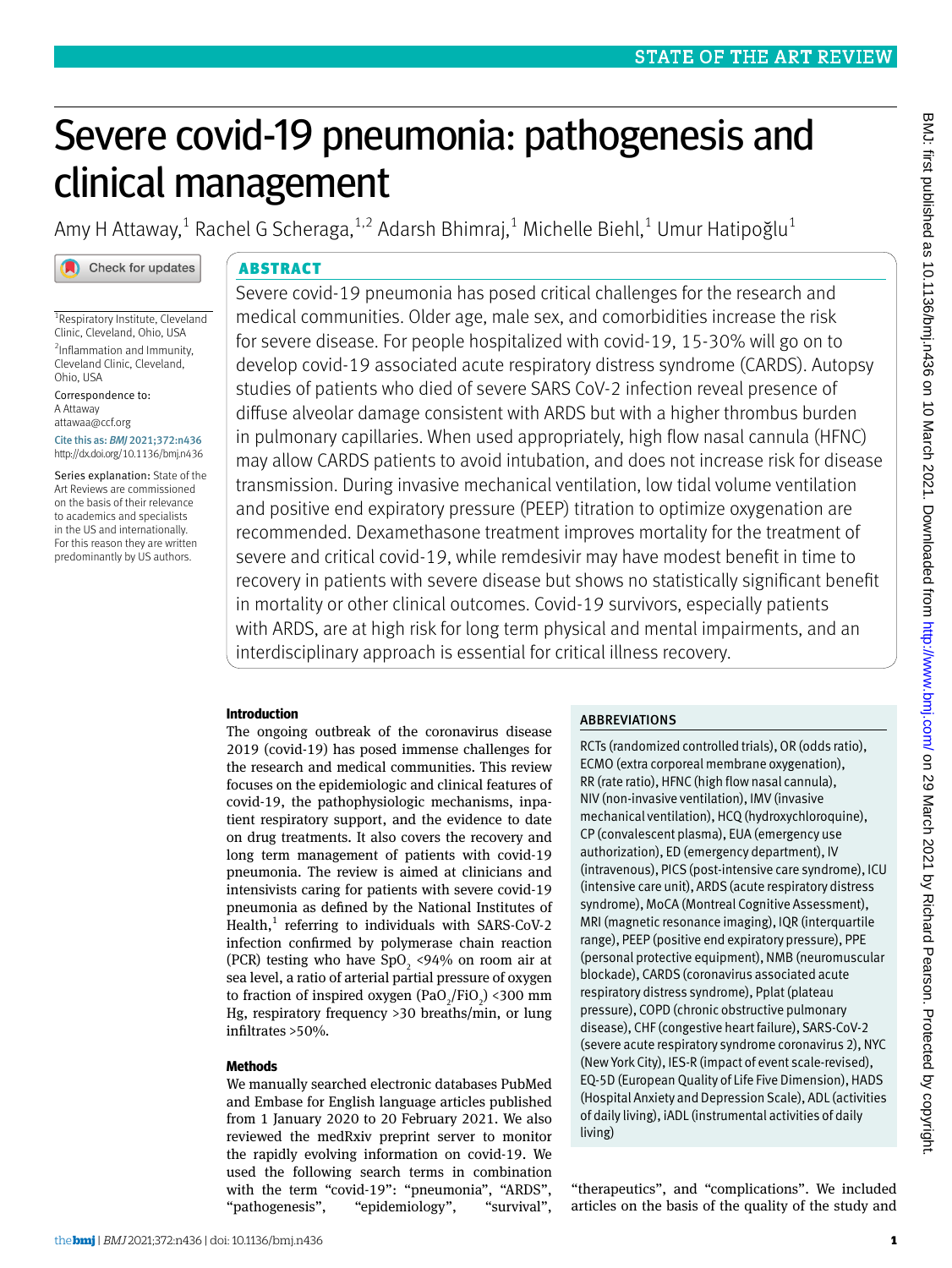favored large randomized controlled trials (RCTs), high quality observational studies, systematic reviews, meta-analyses, and guidelines. Because of the evolving nature of the pandemic, the paucity of data, and the lack of RCTs, our article selection for respiratory care and post-covid complications included observational studies and case series. We excluded case reports and articles in non-peer reviewed journals.

#### **Clinical manifestations and epidemiology**

At the time of writing, covid-19 is responsible for 116 million cases globally and 2.5 million deaths.<sup>2</sup> The most striking characteristic of the disease is its heterogeneity, ranging from no symptoms to critical illness.<sup>3</sup> Older age, male sex, race (particularly Black, Hispanic, and South Asian), and comorbidities (including hypertension, diabetes, cardiovascular disease, chronic pulmonary disease, chronic kidney disease, cancer, and chronic liver disease) have been associated with worse outcomes. $3-8$  Genetic factors may play a part as well, with blood type A associated with a higher risk for severe disease.<sup>9</sup> A common characteristic of SARS-CoV-2 is asymptomatic transmission, $10$  which is likely the cause of rampant spread and transmission.<sup>11</sup> Given SARS-CoV-2 entry is primarily via the respiratory tract, upper and lower respiratory tract involvement is the most common manifestation.<sup>12</sup> About one third of patients hospitalized with SARS-CoV-2 infection meet criteria for acute respiratory distress syndrome.<sup>13</sup> In-hospital mortality, while initially very high in certain series (60% for those intubated in a large study from New York City in April  $2020^{14}$ ) has been declining during the course of the pandemic, with in-hospital survival improving from 74.4% (March 2020) to 92.4% (August) in a study from New York City,  $15$ and intensive care unit (ICU) survival improving from 58% (March) to 80% (June) in a large national surveillance database from England.<sup>16</sup>

## **Pathophysiologic mechanisms** Structure of SARS-CoV-2

SARS-CoV-2 is a positive sense, single stranded RNA enveloped virus in the *Betacoronavirus* genus.<sup>12 17</sup> Bats and pangolins may be the animal hosts of SARS-CoV-2 as there is a >90% gene homology to the SARS-CoV-2 found to infect humans.<sup>12 18</sup> Currently it remains unclear if SARS-CoV-2 was directly transferred from bat/pangolins to humans or an intermediate host was required for transmission.<sup>12 18</sup> In light of the current pandemic, researchers first compared SARS-CoV-2 with the previous endemic SARS-CoV (2002-03) and MERS-CoV (2012).<sup>19</sup> SARS-CoV-2 has overlapping genetic sequences with SARS-CoV and MERS-CoV, with 79% and 50% homology, respectively.17 20 21

SARS-CoV-2 is characterized by four main structural proteins that are important for infectivity and replication.<sup>20</sup> These proteins include the spike (S), membrane (M), envelope (E), and nucleocapsid (N) proteins.<sup>22 23</sup> The S protein, which includes two

protein subunits (S1 and S2), gives the virus its well known appearance as the S protein protrudes from the membrane.<sup>24</sup> The tip of the protruding S protein has a crown (Latin *corona*)-like shape.<sup>24</sup> The S protein is also important for binding to the angiotensin converting enzyme 2 (ACE2) receptor, which is the point of entry of the virus to the human and animal host.<sup>25</sup> Furthermore, the S protein is thought to be a major contributor to the immunogenic response; therefore the S protein is the target of most vaccines. $25$   $26$  The M protein is a transmembrane protein important in viral pathogenesis.27 Little is understood about the E protein; however, it is known to play a role in viral replication and infectivity.<sup>28 29</sup> Finally, the N protein allows for regulation of viral RNA replication, transcription, and synthesis.<sup>30</sup>

#### SARS-CoV-2 mutations

Emerging data show distinctive mutations in the SARS-CoV-2 genome isolated from patients. $31$  SARS-CoV-2 mutated variants include B.1.1.7 (UK variant), P.1 (Brazilian variant)<sup>32</sup>, and B.1.351 (South African variant). $33$  The primary region of mutation for these variants is in the spike protein. The B.1.1.7 variant has a greater rate of infectivity and spread,  $32$  which may be related to binding affinity to the ACE2 receptor.<sup>34</sup>

#### SARS-CoV-2 invasion and replication in cells (fig 1)

Early knowledge of the entry process of SARS-CoV-2 into host cells, via the binding of the S protein to the ACE2 receptor, was extrapolated from what was known from SARS-CoV.<sup>35 36</sup> Human ACE2 (hACE) receptor is the same receptor used by SARS-CoV for viral entry.<sup>37</sup> hACE receptor is similar across animal species but with a varied binding efficiency. $37$  Older age and male sex of the host are also determinants of S protein-ACE2 binding efficiency.<sup>38</sup> ACE2 receptors are highly expressed in the upper respiratory tract of humans.17 Proteolytic cleavage of the S protein by serine proteases including transmembrane protease serine 2 (TMPRSS2), cathepsin L, and furin, are required for binding to the ACE2 receptor. $35$  Similar to the ACE2 receptor, protease expression varies by tissue type and location, with a high expression in the nasal and bronchial epithelium.<sup>39</sup> In addition, human epithelial cells that line mucosal surfaces and cover organs such as conjunctiva, gastrointestinal tract, liver, and kidney also express ACE2 and TMPRSS2.40 41 Once the virus attaches to the host cell receptors, it undergoes endocytosis, viral maturation, replication, and release of more virus within the cytoplasm of the host cell. $37$  SARS-CoV-2 infection begins with viral replication and partially avoids host recognition during the initial infection and before the host innate response is enabled. $42$ 

#### Host response

Limited mechanistic data are available on the innate immune response to SARS-CoV- $2^{42}$  although expansion of in vitro studies, animal models, and covid-19 patient serum profiles has been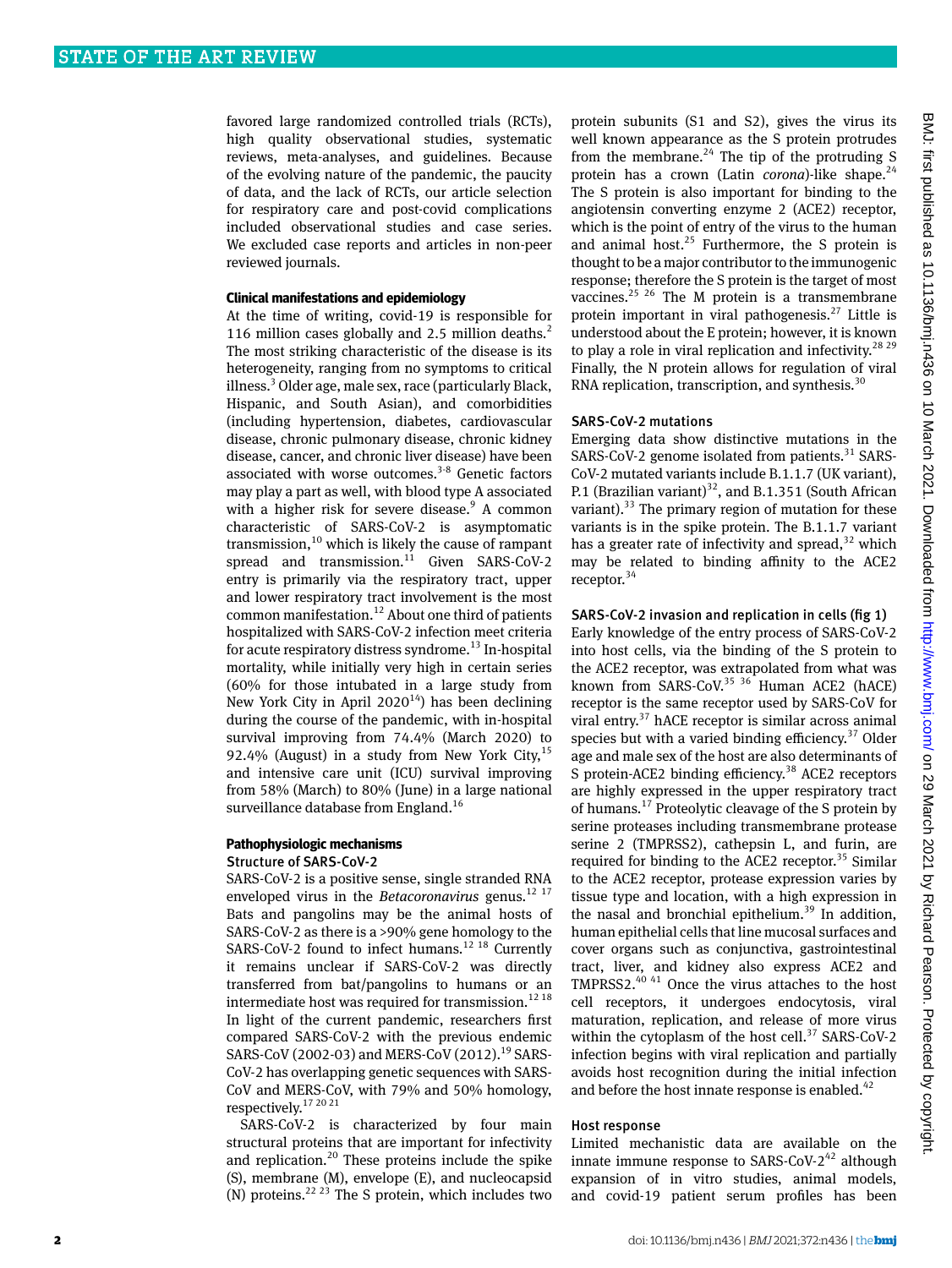

Fig 1 | SARS -CoV-2 S spike protein binds to the ACE2 receptor, which leads to proteolytic cleavage by TMPRSS2, cathepsin L, and furin in the epithelial cell of the respiratory tract. The virus undergoes endocytosis, viral maturation, replication, and release of more virus within the cytoplasm infecting the host cell. Consequences of infected cells include pro-inflammatory cytokine secretion, microangiopathic vasculopathy, and B cell secretion of specific SARS - CoV-2 antibodies

significant. $43$  It is now evident that over the first few days after SARS-CoV infection, activation of toll-like receptors (TLR 3, 7, and 8) by pathogen recognition receptors (PRRs) induces transcriptional upregulation of interferons (type I and III interferons) and recruitment of leukocytes.<sup>43</sup>

The magnitude of the innate antiviral response has been associated with the degree of infection, which might account for the heterogeneous viral response among those infected with covid-19. $42$  The adaptive immune response starts with IgA, IgG, and IgM specific antibody release similar to the response to SARS-CoV.<sup>44</sup> The timing of antibody release and the persistence of detectable levels has varied among patients.44 Case and observational studies in patients with SARS-CoV-2 showed early detection of specific IgA and IgM antibodies (within five days) and late detection of specific IgG antibodies (after 14 days).  $44$ In addition, disease severity has recently been shown to drive an enhanced antibody response,  $45/46$  which correlates with clinical outcomes.<sup>4</sup>

Clinical observation of lymphopenia has been apparent since the start of the covid-19 pandemic and may be associated with worsening disease. $48$ An adequate T cell response (both  $CD4^+$  and  $CD8^+$  T cells) directed toward SARS-CoV-2 has been shown to be associated with milder disease.<sup>49</sup> Aging is well established to be associated with failure of regeneration of naive  $T$  cells and  $T$  cell activation.<sup>50</sup> In covid-19, dysregulation of T cell homeostasis has been postulated as a mechanism for severe disease seen in older adults.<sup>49</sup> Direct anti-SARS-CoV-2 antibodies have been manufactured for treatment by Regeneron (REGN10933 and REGN 10987) and Eli Lilly (LY-CoV016) to bind to the viral receptor binding domain.<sup>34</sup> Concern is ongoing that the

mutations would give the virus the ability to escape direct binding to the specific antibodies. $34$  More research is needed to fully identify the impact the virus mutations have on the treatment modalities available.

Early descriptions of covid-19 included development of a cytokine storm as a harbinger for clinical deterioration.51 Clinical and serologic evidence points to high levels of serum IL-6, IL-1 $\beta$ , and TNF- $\alpha$ which are associated with clinical instability and other biomarkers of inflammation.52-54 More recent studies comparing serum cytokine measurements with other known cytokine mediated diseases such as sepsis and cytokine release syndrome have noted that covid-19 patients' serum cytokine levels were substantially lower.<sup>51 52 55</sup> As a result, the direct role of cytokines in disease pathogenesis has been challenged.<sup>55</sup> Many unanswered questions related to the pathogenesis of inflammation and the mechanism of action of corticosteroids in covid-19.

Autopsy studies of patients who have died from severe SARS CoV-2 infection reveal presence of alveolar wall injury and diffuse alveolar damage consistent with ARDS.<sup>56 57</sup> However, compared with classic ARDS, autopsy studies also indicate higher thrombus burden in pulmonary capillaries, which suggests a greater pathogenic role of thrombotic and microangiopathic vasculopathy in covid-19 related ARDS.<sup>56 57</sup> Studies collectively show that thromboembolism occurs more frequently and is associated with a higher mortality in patients with covid-19.<sup>58 59</sup> Additional studies are needed to delineate the direct clinical consequences of increased thrombosis and its association with mortality in covid-19, which have major implications for the management of respiratory failure. Current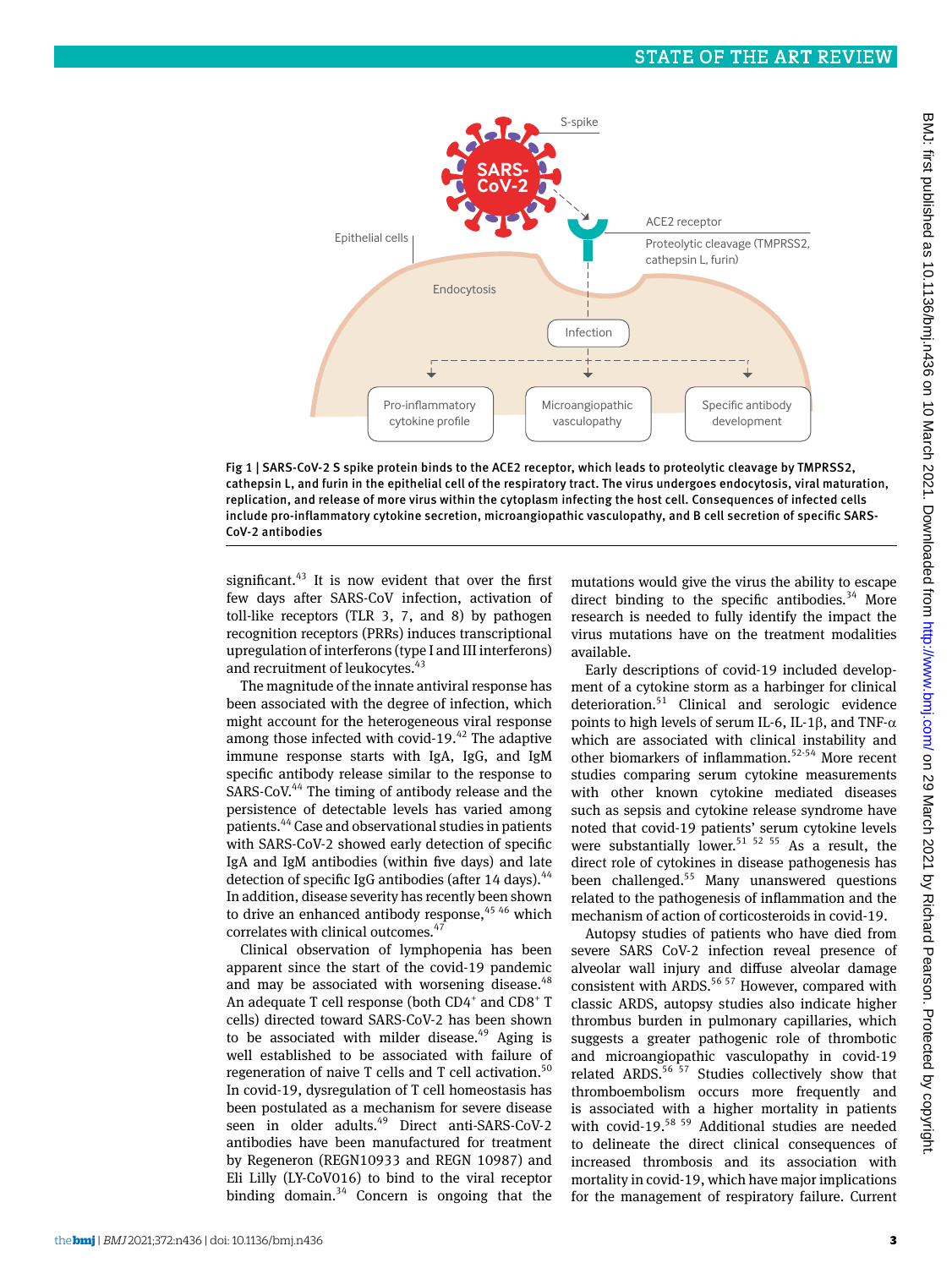studies are ongoing to investigate treatment with anticoagulants, which may shed light on the importance of thrombosis in covid-19 ARDS.

#### **Respiratory care for severe covid-19 pneumonia**

Severe covid-19 pneumonia as defined by  $NIH<sup>1</sup>$ overlaps significantly with the clinical definition of "classic" ARDS.<sup>60</sup> However, several unique pathophysiological processes are postulated to be at play for CARDS, such as intravascular thrombosis caused by loss of endothelial barrier, prominent loss of hypoxic pulmonary vasoconstriction resulting from endothelial dysfunction, and excessive blood flow to collapsed lung tissue.<sup>61</sup> Further, not all case series provide a clear semantic distinction between severe covid-19 pneumonia and CARDS, which confounds interpretation. In this section, we summarize the current literature on the use of respiratory therapy equipment in patients with severe covid-19 pneumonia. To date, no controlled prospective trials inform the respiratory management of severe covid-19 pneumonia. Notwithstanding, among patients with severe covid-19 pneumonia, patient respiratory system mechanics and clinical outcomes achieved with standard ARDS management are similar to classic ARDS. Consequently, contemporary respiratory care revolves around supportive measures and is based on the management of classic ARDS. We begin by providing a general review of these concepts.

Titration of oxygen therapy to avoid hyperoxemia<sup>62 63</sup> and hypoxemia<sup>64</sup> is strongly recommended for acute hypoxemic respiratory failure. A range of 90-96% oxygen saturation, confirmed by cooximetry, is a reasonable target. $63$  For patients who require invasive mechanical ventilation (IMV), the first goal is avoidance of high tidal volumes, which are associated with ventilator induced lung injury. $65/66$  Evidence suggests that similar injury could occur because of sustained high tidal volumes during spontaneous breathing, also known as patient self-induced lung injury (P-SILI). $67-69$ Although not validated in controlled clinical trials, an assessment of strain known as tidal pressure or driving pressure<sup>70 71</sup> (defined as the ratio of tidal volume to tidal respiratory system compliance) allows matching of volume delivery with respiratory system mechanics and enables optimal mechanical ventilatory settings. In an observational study of non-covid ARDS trials, mediation analysis revealed that 75% of the beneficial effect of treatment group assignment was attributable to reduction in tidal pressure.<sup>70</sup>

The second goal of mechanical ventilation in ARDS is to prevent the constant opening and closing of alveoli which may be injurious to the lung (atelectrauma). Positive end expiratory pressure (PEEP) is titrated to keep alveolar units open throughout the respiratory cycle. Several RCTs that aimed to optimize recruitment in the intervention arm showed similar clinical outcomes to controls $7273$ and a signal for potential harm which was attributed

to recruitment maneuvers.<sup>74</sup> To that end, the benefits of higher PEEP are evident only when reducing tidal pressure—ie, less strain for a given tidal volume.<sup>70</sup> Recruitability (the ability to open and keep alveoli open) can be assessed at the bedside by calculating the recruitment/inflation (R/I) ratio.<sup>75 76</sup> For patients who are proven recruitable, employing the high PEEP and  $F_iO_2$  table<sup>72</sup> may be preferable while monitoring cardiac output and respiratory mechanics to avoid concurrent hyperinflation.77 78

Prone ventilation and neuromuscular blockade (NMB) are frequent adjuncts in the treatment of ARDS. Prone ventilation promotes lung recruitment and improves ventilation/perfusion matching by creating a more even distribution of transpulmonary pressure throughout the chest. A multicenter, prospective RCT showed that among patients with severe hypoxemic respiratory failure  $(P_a O_2/F_i O_2)$ <150), prone positioning >16 hours a day was associated with reduced 28 day mortality.<sup>79</sup> NMB in early ARDS potentially reduces lung strain by eliminating spontaneous breathing activity. Despite earlier encouraging findings, a recent meta-analysis of five RCTs showed no mortality benefit, with a modest reduction in barotrauma risk and improved oxygenation if applied after 48 hours in patients with severe ARDS.<sup>80</sup>

The belief that respiratory care principles to treat classic ARDS should apply in CARDS was challenged when earlier series of covid-19 patients seemed to indicate two different respiratory failure phenotypes.  $A$  case series  $(n=16)$  noted that patients had low elastance, low ventilation perfusion matching, low recruitability and lung weight which they named the "L type." Conceivably, such discrepancy of ventilation perfusion matching with relatively normal mechanics was attributed to loss of lung perfusion regulation and hypoxic vasoconstriction. The remainder of the cases were more consistent with classic ARDS (high elastance, high ventilation/perfusion ratio, high recruitability and lung weight) referred to as the "H type." The authors suggested that patients who had the L type may not require low tidal volume ventilation and attempts at recruitment could bring harm. Further, they reasoned that patients who present with a paucity of infiltrates, low elastance, and hypoxemia should be placed on mechanical ventilation earlier to prevent spontaneous high tidal volumes generated by the patients. This proposed need for a different management has been contested on the grounds of inconclusive evidence for P-SILI and CARDS case series that revealed respiratory system mechanics similar to classic ARDS. $8283$ 

Current observational reports mirror our experience and reinforce our view that a significant proportion of patients with covid-19 pneumonia can be treated non-invasively (ie, high flow nasal cannula (HFNC) or non-invasive ventilation (NIV)) in lieu of invasive mechanical ventilation (IMV). This approach may also optimize utilization of mechanical ventilators, a scarce resource during the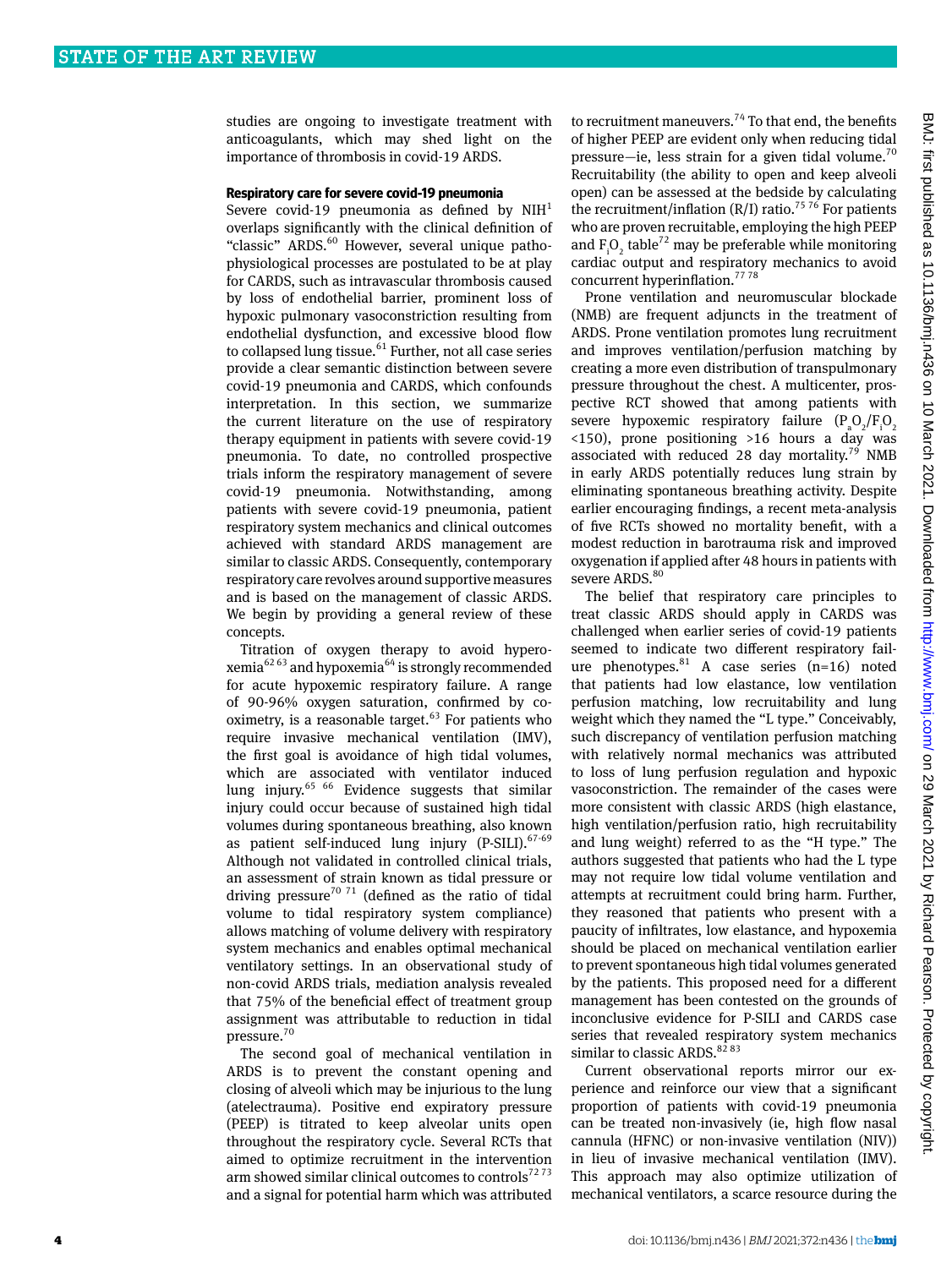pandemic. We recommend using the entire spectrum of non-invasive and invasive devices for respiratory assistance (fig 2). Figure 2 is based on our practice in treating severe covid-19 pneumonia, and draws largely from the experience in classic ARDS. Close monitoring and attention to signs of non-invasive device failure are crucial for optimal outcomes. Extra corporeal membrane oxygenation (ECMO) is available for patients who have refractory hypoxemia after these measures $84$  but is infrequently needed.  $85$ 

The following sections provide an overview of the different respiratory equipment and outline the rationale for their use in severe covid-19 pneumonia.

## High flow nasal cannula oxygen therapy

HFNC oxygen therapy refers to the delivery of humidified and heated oxygen at high flows, typically 20-60 L/min, which is titrated to a precise fraction of inspired oxygen  $(F_i O_2)$ . The advantages of delivering oxygen in this manner include improved comfort by satisfying patient flow demand,<sup>86</sup> creating an oxygen reservoir in the upper airway thereby reducing physiological dead space (reduced  $CO_2$  rebreathing), $^{87}$  and providing a modest PEEP that could help recruit collapsed alveoli<sup>88</sup> with consequent reduction in work of breathing.

Recent meta-analyses suggest that application of HFNC in the setting of acute hypoxemic respiratory failure can reduce the risk of intubation and invasive mechanical ventilation by 15% compared with conventional oxygen therapy without affecting mortality.<sup>89 90</sup> However, use of HFNC requires vigilant monitoring for signs of impending respiratory failure. Roca and colleagues devised and validated the ROX index (ratio of oxygen saturation by pulse oximetry/ $F_iO_2$  to respiratory rate) as a bedside tool for predicting HFNC failure in the setting of pneumonia and hypoxemic respiratory failure. $91$  Accordingly, patients with a ROX index ≥4.88 after 2, 6, and 12 hours of treatment had low risk of intubation, whereas a ROX index <3.85 at the same time points was associated with a high risk of failure. Delaying intubation until the occurrence of overt desaturation, hypotension, respiratory rate >35 breaths/min with respiratory distress, or acidosis has been associated with poor clinical outcomes.<sup>92</sup>

Evidence on the use of HFNC for covid-19 pneumonia consists of case reports and case



Fig 2 | Algorithm for the respiratory management of a patient with covid-19 pneumonia. RR=respiratory rate, PEEP=positive end expiratory pressure, R/I=recruitment/inflation ratio, COPD=chronic obstructive pulmonary disease, CHF=congestive heart failure, HFNC=high flow nasal cannula, WOB=work of breathing, P/F=PaO2/FiO2 ratio, MAP=mean arterial pressure, NIV=non-invasive ventilation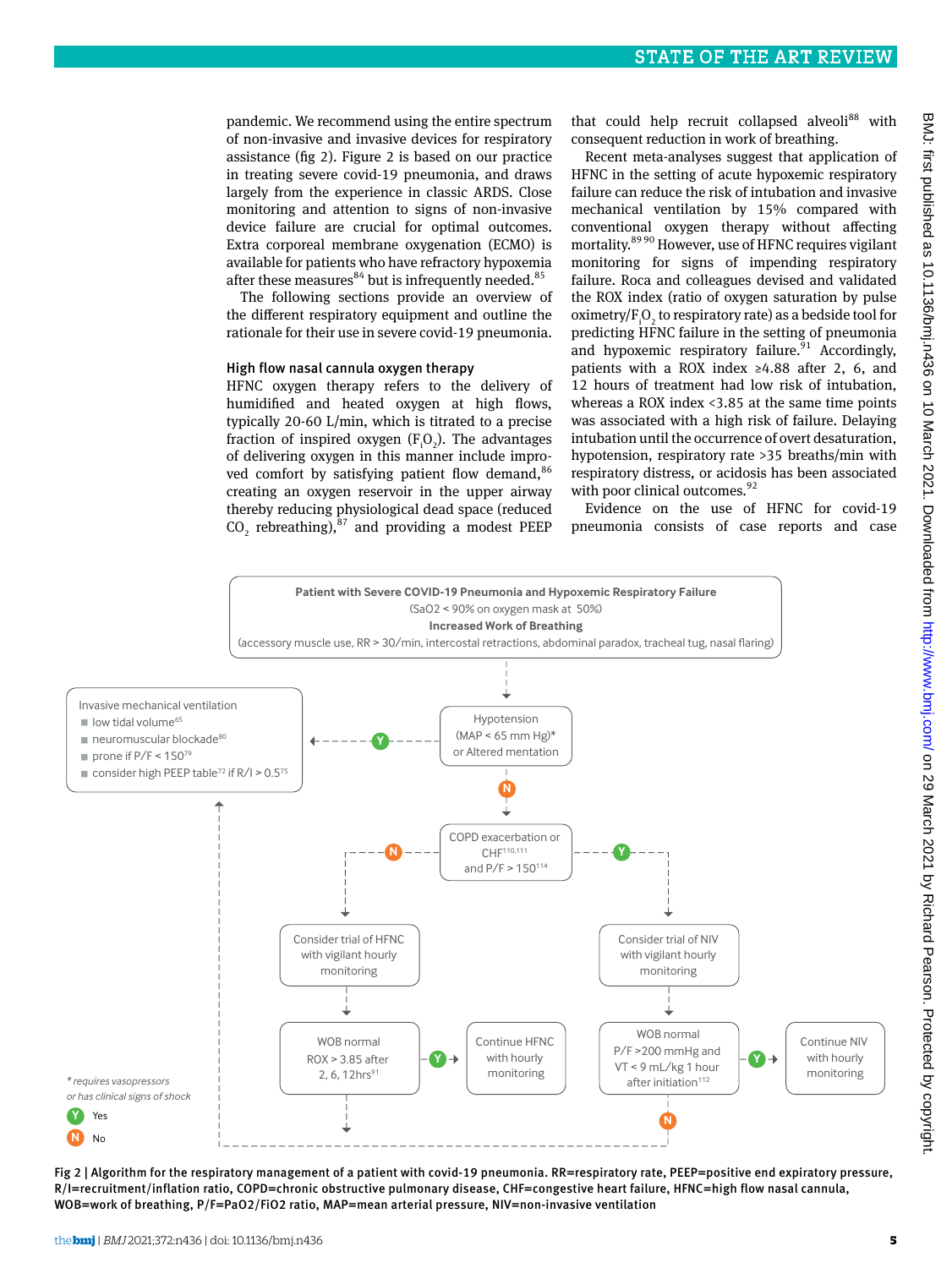series. $93-102$  It attests to the feasibility of utilizing HFNC in this setting; however, firm conclusions regarding efficacy are difficult to draw because of the lack of control groups. Table 1 shows large case series in the English language and provides detailed patient information and outcomes. The patients in these series had respiratory failure with  $P_aO_2/P_iO_2$  ranging from 68 to 209. The average duration of HFNC was between three and six days; however, patients who required escalation of care did so earlier in the course of treatment. HFNC was associated with successful outcomes (ie, no escalation of care) in 34% to 70% of cases. ROX index determined after 4-6 hours of treatment predicted escalation of care.<sup>93 95 97</sup> Patients with  $P_aO_2$ /  $F_iO_2$  >200 before commencing HFNC and who had a reduction in respiratory rate within the first several hours had the best outcomes.<sup>101</sup> Of note, HFNC treatment is feasible in conjunction with proning patients who have not been intubated (awake proning) and improves oxygenation. However, an observational study noted no difference in the rate of intubation between supine and proned patients.<sup>94</sup>

HFNC was avoided at the beginning of the SARS CoV-2 pandemic in favor of early intubation for fear of disease transmission by exhaled aerosol. However, disease transmission has not been shown in clinical studies. $103$  HFNC does not lead to aerosol generation<sup>104 105</sup> and aerosol dispersion can be limited by having patients wear masks.<sup>106</sup> To that end, experts suggest clinicians utilize HFNC treatment for covid-19 patients no differently than for those without infection<sup>107</sup> with careful attention to proper use of personal protective equipment (PPE).98 106 Despite the lack of controlled trials in covid-19, large case series show favorable outcomes for patients who receive therapy with HFNC. A recent computer simulation study concluded that strategies incorporating HFNC for patients not urgently needing intubation could result in greater mechanical ventilator availability and fewer deaths.<sup>108</sup> Propensity score matched analyses comparing HFNC and other means of respiratory assistance suggest lesser likelihood of intubation,<sup>102</sup> higher number of ventilator free days and reduction in ICU length of stay<sup>109</sup> with the former.

#### Non-invasive ventilation

Non-invasive ventilation (NIV) is delivered through a face mask or a helmet that is placed over the patient's head. The helmet interface potentially presents a safer alternative (from an infection control perspective) because it eliminates leaks. In the settings of acute congestive heart failure and acute hypercapnic respiratory failure due to COPD, NIV has been extremely effective in preventing intubation and reducing mortality.  $^{\rm 110\,111}$ 

Application of NIV in the setting of acute hypoxemic respiratory failure excluding COPD and cardiogenic pulmonary edema has been controversial, with mixed results.68 112-115 Several red flags were raised for NIV when treating ARDS patients. For instance, in the LUNG SAFE study, overall success rate for NIV in classic ARDS was 63% with an in-hospital mortality of 36%. NIV was associated with higher intensive care unit mortality among ARDS patients with  $P_aO_2/$  $F_1O_2$  <150 mm Hg on presentation.<sup>116</sup> A prospective observational study reported failure of NIV in the presence of high expired tidal volumes (>9.5 mL/ kg predicted body weight) and poor oxygenation at baseline  $(P_aO_2/F_1O_2 \leq 200 \text{ mmHg}).^{68}$  Similarly, one hour after initiation of NIV, expired tidal volumes >9 mL/kg of predicted body weight and  $P_aO_2/F_iO_2$ ≤200 mmHg independently predicted NIV failure.<sup>112</sup> A post hoc analysis reported higher risk of intubation and mortality for patients treated with NIV versus HFNC in a group of immunocompromised patients with acute respiratory failure.<sup>117</sup> A recent network meta-analysis of 25 RCTs comparing standard oxygen treatment with NIV or HFNC showed lower risk of intubation (HFNC risk ratio 0.76 [95% confidence interval, 0.55 to 0.99]; NIV risk ratio 0.76 [95% confidence interval, 0.62 to 0.90]) and lower risk of mortality (NIV risk ratio 0.83 [95% confidence interval, 0.68 to 0.99]).<sup>118</sup> However, mortality benefit for NIV delivered by face mask vanished for patients with severe hypoxemia  $(P_aO_2/F_iO_2 \leq 200)$  when excluding COPD, heart failure, or postoperative patients. In contradistinction, when helmet interface was used to facilitate NIV, the benefit on mortality was maintained, emphasizing the possible importance of how NIV is provided.

A concern with respect to NIV is the higher risk for disease transmission, as noted in previous viral epidemics<sup>103</sup> because of mask leaks and aerosol dispersion. NIV use was limited in the US and Europe owing to concerns over disease transmission and questionable efficacy in ARDS.<sup>119 120</sup> In China, on the other hand, NIV was used as the initial strategy between 57% and 85% of the time,  $121-123$  and to date no clear evidence shows increased disease transmission to healthcare workers.<sup>122 124</sup>

The studies that report detailed patient characteristics and outcomes for the use of NIV in covid-19 pneumonia (table 1) are limited to case series.<sup>100 121 123 125-129</sup> Owing to the observational nature of the studies, NIV management is not driven by protocol and no specific guidance is provided on titration of support or when to intubate. Outcome data suffer from incomplete reporting and reveal highly variable hospital survival ranging from 14% to 95%.125 129 Preliminary outcome data from Italy were also not as promising for the use of helmet CPAP in covid-19 as they were for non-covid respiratory failure.<sup>125 130</sup> In a retrospective study<sup>125</sup> the patients on helmet CPAP died without intubation 54.9% of the time, attesting to the resource limited conditions under which the study was conducted. Patients with chronic illness, $123$  severe disease on presentation, $121 \tcdot 130$  and increased inflammatory markers<sup>123 129 130</sup> were at risk for NIV failure. A large prospective single day study from Italy indicated that NIV was successfully used outside of the ICU setting using helmet CPAP in two thirds of the cases of severe covid-19 pneumonia. $131$  A retrospective analysis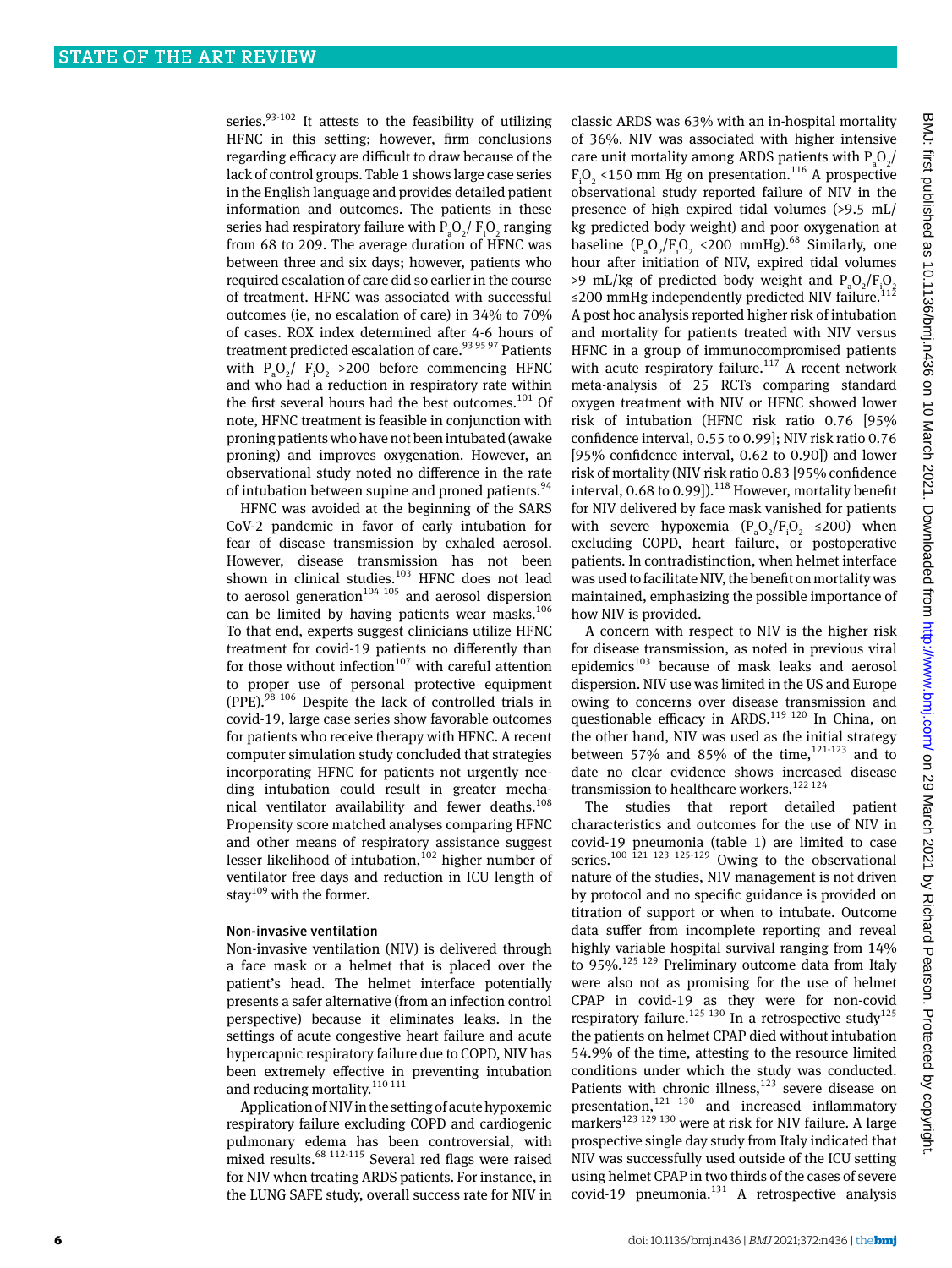(n=40) of covid-19 patients who eventually required IMV found that time spent on NIV and HFNC before intubation was associated with higher mortality. $132$ More recent retrospective cohort studies, which employed multivariable risk adjustment, suggest NIV is safe<sup>133</sup> and potentially superior to early intubation<sup>134-136</sup> strategy. Because thresholds for intubation and clinical monitoring over the course of illness were not standardized a priori, it is difficult to draw firm conclusions from these observational studies.

In the absence of concomitant COPD or pulmonary edema, the benefits of NIV are uncertain in the management of ARDS, and we prefer HFNC as the initial non-invasive support in severely hypoxemic patients with CARDS. When NIV is utilized, frequent surveillance of expired tidal volume, respiratory rate, hemodynamics, and oxygenation is critical for timely escalation of support.

## Invasive mechanical ventilation

While initial case series reported high mortality rates for patients receiving IMV for covid-19 pneumonia,  $34$ these studies originated from hospitals that were overwhelmed with surges of covid-19 patients. Subsequent larger and complete series reported mortality rates consistent with classic ARDS when basic ARDS management tenets were followed.85 137-141 In table 1 we summarize select large case series with detailed information on baseline characteristics, ventilator settings, and outcomes for patients receiving IMV.

Similar to HFNC and NIV, studies on IMV in the setting of covid-19 pneumonia suffer from retrospective design and lack of a control group. Notwithstanding, they indicate a striking resemblance in respiratory system mechanics and outcomes to classic ARDS.

The LUNG SAFE study reported the incidence, outcome, ventilator settings, adjunctive therapies, and outcomes of 2377 patients with classic ARDS who received IMV in 459 ICUs in 50 countries.<sup>142</sup> The median age was 61 years, with nearly 60% of patients with pneumonia as the cause for ARDS. Patients remained on IMV for a median of 8 (4-16) days. Twenty eight day mortality was 35% overall and 41% for those with severe ARDS. On presentation, median  $P_aO_2/F_iO_2$ 161 (158-163) mm Hg, mean plateau pressure (Pplat) was 23.2 (22.6-23.7) cm  $H_2O$ , delivered PEEP was 8.4  $(8.3-8.6)$  cm  $H_2O$ , and FiO<sub>2</sub> 0.65. Adjunctive measures included NMB (22%), prone positioning (8%), and ECMO (3%).

Compared with observations in the LUNG SAFE study, IMV duration in CARDS case series may be slightly longer<sup>85 137 138 140</sup> with higher rates of NMB use and prone positioning. $85 \frac{137}{140}$   $141 \frac{141}{141}$  Following the preliminary retrospective analysis of respiratory physiology during IMV, $76$  several larger prospective studies comparing consecutive typical ARDS and CARDS patients have been published. $143-146$  These studies essentially confirm the notion of similar respiratory mechanics and physiology between

the two conditions; however with some interesting nuances. One study<sup>144</sup> matched 30 CARDS patients with 30 typical ARDS patients based on oxygenation parameters, tidal volume, and PEEP. It confirmed similar respiratory system mechanics and demonstrated high recruitability (R/I ratio >0.5) in both CARDS (73%) and ARDS (57%) patients, in contrast to the preliminary analysis which showed low recruitability when supine. R/I ratio inversely correlated with  $P_aCO_2$  response to PEEP titration, suggesting hyperinflation and increase in dead space when recruitability was low. A study of 301 CARDS patients<sup>143</sup> found similar respiratory system mechanics and lung weight as determined by computed tomography scan compared with a retrospective cohort of typical ARDS patients. The investigators identified that those with a lower respiratory system compliance (<41 mL/cm  $\rm H_2O$ ) and high D-dimer had higher mortality compared with other subgroups. Ventilatory ratio (the product of tidal volume, ventilatory rate, and  $\text{PaCO}_2^{}$ , indexed for predicted body weight), which is a marker for dead space, also correlated with D-dimer levels raising suspicion for pulmonary intravascular thrombosis.

A contentious issue in IMV is when to intubate patients with CARDS. Two retrospective cohort studies of covid-19 patients have reported different conclusions, with one favoring earlier intubation<sup>147</sup> and the other finding no association of mortality with time to intubation or HFNC use.<sup>148</sup> Intensivists have struggled with this dilemma since the beginning of mechanical ventilation<sup>149</sup>: triggers for initiating IMV in clinical studies and in practice are not standardized and may depend on various factors including clinical judgment, severity of illness, patient preference, and cultural norms regarding mechanical ventilation. In the case of covid-19 pneumonia, resource limitation, hypothetical concerns over  $P-SILI$ ,<sup>83</sup> and expert opinion on NIV may have played a role in the adoption of early IMV. Given the favorable outcomes of HFNC trials in classic ARDS, $89\,90$  we speculate that the likelihood of harm is small when standardized indices for detecting respiratory failure are applied and patients are transitioned to IMV when clinically indicated.

## Tracheobronchial hygiene

Patients on mechanical ventilation for covid-19 pneumonia may develop increased mucus production with airflow obstruction. In a large cohort of covid-19 patients who underwent tracheostomy, most of the endotracheal tubes were partially occluded with sticky secretions.<sup>150</sup> This manifestation may be due to changes in mucus regulation caused by SARS-CoV2 infection.<sup>151</sup> Effective humidification, monitoring airway resistance, and potentially the use of mucolytics and endotracheal tube clearing devices $152$  may be helpful.

#### Weaning and tracheostomy

We found no pertinent studies evaluating strategies for weaning from mechanical ventilation for covid-19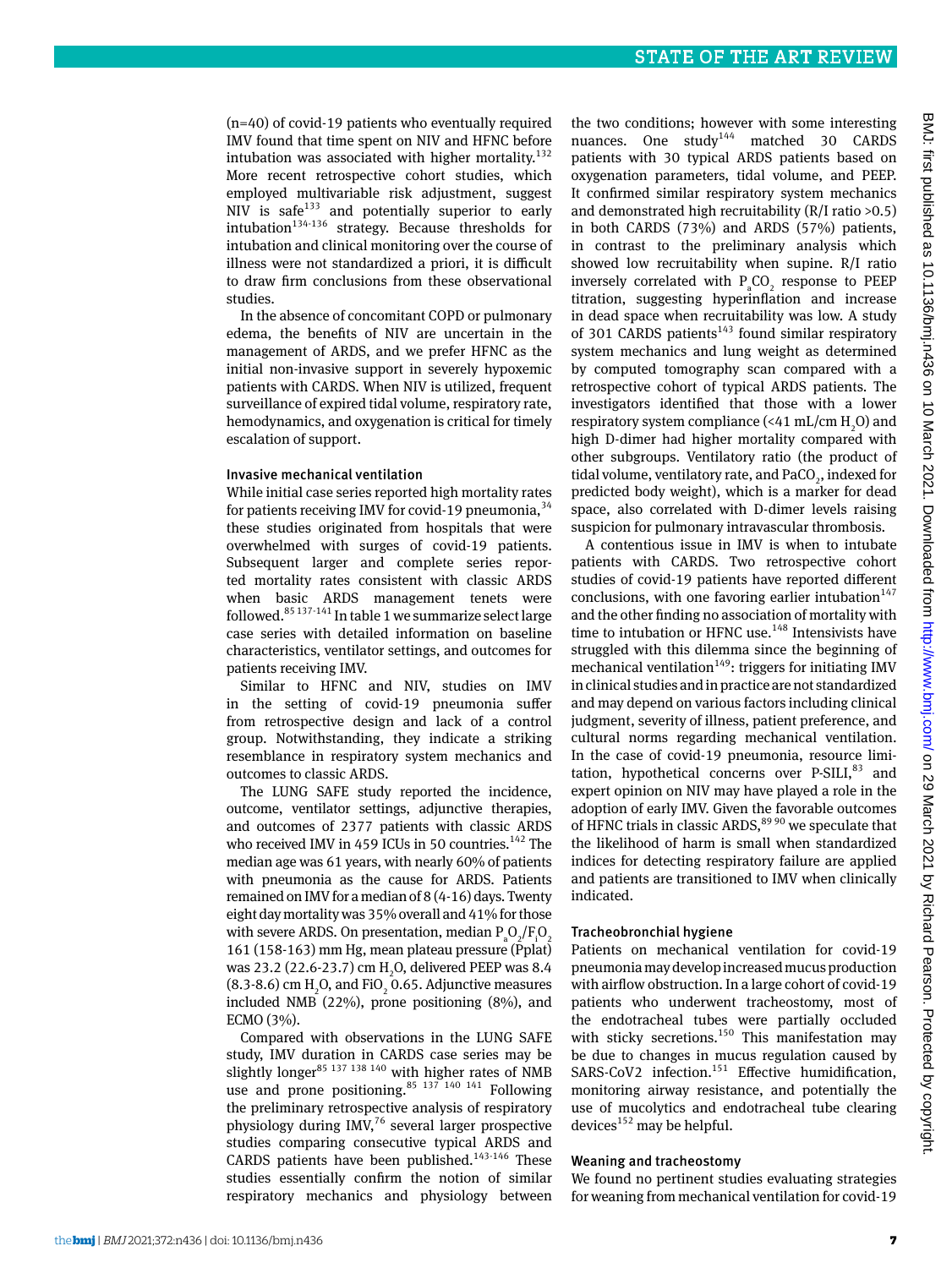| Table 1   Studies on respiratory assist devices in covid-19 (HFNC, NIV, and IMV) |                                     |                                                                                    |                  |                                                                       |                                                                             |                                                                                                                                        |                                                                                                                                                                                                                     |
|----------------------------------------------------------------------------------|-------------------------------------|------------------------------------------------------------------------------------|------------------|-----------------------------------------------------------------------|-----------------------------------------------------------------------------|----------------------------------------------------------------------------------------------------------------------------------------|---------------------------------------------------------------------------------------------------------------------------------------------------------------------------------------------------------------------|
|                                                                                  |                                     | Age median<br>(interquartile                                                       | Gender           | Oxygenation at                                                        |                                                                             |                                                                                                                                        |                                                                                                                                                                                                                     |
| Study                                                                            | N (HFNC)                            | range)<br>Selected studies on high flow nasal cannula                              | $(% )^{2}(x, F)$ | baseline PaO <sub>2</sub> /Fi <sub>0</sub> 2                          | <b>Duration of use</b>                                                      | Outcome                                                                                                                                | Comment                                                                                                                                                                                                             |
| Calligaro et al                                                                  | 293                                 | 52 (44-58)                                                                         | 44               | 68 (54-92)                                                            | $6(3-9)$ days-success<br>2 (1-5) days failure                               | 47% success on HFNC alone.<br>Overall survival to discharge<br>52%                                                                     | ROX-6 h ≥3.7, 80% success<br>ROX-6 h ≤2.2, 74% failure                                                                                                                                                              |
| Ferrando et al                                                                   | 199                                 | <b>HFNC</b><br>only:<br>63 (55-71)<br>HFNC+<br>Prone:<br>60 (54-70)                | 26               | HFNC only 111 (83-144)<br>HFNC+prone 125 (99-<br>187)                 | Treatment duration<br>not available<br>ICU length of stay<br>7.5-8 days     | HFNC success 58.3%<br>+prone 60%<br>ICU mortality 13.9% and<br>16.3% respectively                                                      | No difference in outcomes when<br>proning HFNC patients. Potential<br>delay in intubation when proning                                                                                                              |
| Demoule A<br>et al                                                               | 146                                 | $60(53-67)$                                                                        | 21               | 126 (86-189)                                                          | $4(2-6)$                                                                    | 28 day mortality 21 %                                                                                                                  | HFNC reduced intubation rate<br>without affecting case fatality<br>(propensity score matched<br>analysis versus those who did<br>not receive HFNC)                                                                  |
| Zucman et al                                                                     | 62                                  | 55 (48-63)                                                                         | Not              | $F_{0}$ , 0.8 $(0.6-1)$<br>reported SpO, 96 (94-98) %                 | 10 hours (7-57) for<br>failure                                              | 34% success on HFNC alone.<br>Overall ICU mortality 17%                                                                                | ROX-4 h $\geq$ 5.37, lower risk<br>of intubation HR 0.59 (95%<br>confidence interval 0.41 to 0.84)                                                                                                                  |
| Xia et al                                                                        | 43                                  | 64 SD 9.7                                                                          | 42               | 122.3 ±51.3 mm Hg                                                     | $4(2-7)$ days<br>$5(3-7)$ days<br>success<br>$3.5(1.5-6.5)$<br>days failure | 53.5% success on HFNC<br>alone.<br>Hospital mortality 32.5% for<br>entire cohort (65% if HFNC<br>failure)                              | Male sex and lower oxygenation<br>on admission risk factors for<br>failure. Overall mortality 32.5%.<br>Mortality 65% for invasive<br>mechanical ventilation                                                        |
| Panadero et al 40                                                                |                                     | 58.9 SD 11.8                                                                       | 30%              | $S_pO_2/F_iO_2$<br>$113.4 \pm 6.6$ (success)<br>93.7 $±6.7$ (failure) | 6 (5-8) days success<br>$2(1-4)$ days failure                               | Not intubated at 30 days<br>47.5%<br>Mortality 22.5%                                                                                   | ROX 2-6 <4.94 associated with<br>high risk of intubation HR 4.03<br>$(1.18-13.7)$                                                                                                                                   |
| Vianello et al                                                                   | 28                                  | 69 (42-87)                                                                         | 33.3             | 108 (52-296)                                                          | Not available                                                               | 67.8% discharged alive.<br>17.8% required IMV<br>15 day mortality 11% (3<br>patients on IMV)                                           | Patients with $P_0O_2/F_1O_2 \le 100$ had<br>failure rate of 77.8%.<br>Among the 73 healthcare<br>workers who took care of the<br>patients for an average of 48<br>hours per person, no infections<br>were reported |
| Guy et al                                                                        | 27                                  | 77 (77-79)                                                                         | 19               | 124 (120-158)                                                         | $6(2-10)$ days                                                              | 70% HFNC success.<br>26% required invasive<br>mechanical ventilation.<br>Overall mortality 15%                                         | Consecutive patients treated in a<br>non-ICU setting                                                                                                                                                                |
| Duan et al                                                                       | 23                                  | 65 SD14                                                                            | 48%              | $196 + 46$                                                            | 3.6 days<br>$(1.6 - 8.4)$                                                   | 57% HFNC success.<br>43% transitioned to NIV<br>17% eventually intubated<br>mortality 4%                                               | Elevated C reactive protein<br>predicted intubation                                                                                                                                                                 |
| Wang et al                                                                       | 17                                  | 65 (56-75)                                                                         | 59               | 209 (179-376)                                                         | 76 hours                                                                    | 59% HFNC success                                                                                                                       | If P O /F O > 200, 0% failure.<br>Reduction in respiratory rate after<br>1-2 h on HFNC predicted success                                                                                                            |
| Studies on non-invasive ventilation                                              |                                     |                                                                                    |                  |                                                                       |                                                                             |                                                                                                                                        |                                                                                                                                                                                                                     |
| Bellani G et al 798                                                              |                                     | 68 (59-75                                                                          | 26               | 168 (98)                                                              |                                                                             | Cross sectional study 62.4% were discharged alive<br>without needing intubation                                                        | NIV outside of ICU<br>68% were treated with helmet<br>CPAP.<br>53% NIV failure when P/F ratio<br><150 mm Hg                                                                                                         |
| Aliberti et al                                                                   | 157                                 | 64 (55-75)                                                                         | 25.5             | 142.9 (96.7-203.2)                                                    | CPAP success 8<br>$(5-14)$<br>CPAP failure<br>$4(3-7)$                      | Success 55.4%. Hospital<br>mortality 28.7%                                                                                             | Helmet CPAP in a respiratory unit<br>(high dependency unit)<br>41.4% of patients DNI<br>Severe pneumonia, elevated IL-6<br>associated with failure.                                                                 |
| Hua et al                                                                        | 152                                 | 67 SD 13                                                                           | 46               | Not provided                                                          | Length of stay 16.1<br>$±9.6$ days                                          | Survival 59.2%                                                                                                                         | Higher incidence of COPD in NIV<br>patients                                                                                                                                                                         |
| Wang et al                                                                       | 122<br>141)                         | 64 (55-70)<br>(Full cohort (Includes full)<br>cohort)                              | 30               | NIV 261.9 (218.6-<br>314.3)<br>NIV+IMV<br>233.3 (118-278.6)           | Not reported                                                                | 75% success. Mortality 17%<br>(incomplete data)                                                                                        | D-dimer >1.5 mg/L increased<br>likelihood of IMV OR 3.28<br>$(1.07-10.1)$                                                                                                                                           |
| Duca et al                                                                       | Helmet<br>CPAP 71<br>BiPAP 7        | $70(62 - 79)$                                                                      | 16               | $131(97-190)$<br>$87(53 - 120)$                                       | Not reported                                                                | CPAP<br>14% survival<br>BiPAP 42.9% survival                                                                                           | 54.9% of helmet CPAP patients<br>died before intubation.                                                                                                                                                            |
| Sivaloganathan 58<br>et al                                                       | $(NIV \pm lMV)$<br>24 (NIV<br>only) | NIV success 50<br>$(45-60)$<br>NIV failure<br>57 (50-64)<br>NIV only<br>66 (54-72) | 43               | Not provided                                                          | 17 hours (4-31)<br>failure<br>72 hours (41-132)<br>Success                  | Success<br>53% (31/58 pts).<br>NIV+IMV group 11.1%<br>mortality (incomplete<br>outcome).<br>NIV ceiling (DNI) group<br>mortality 83.3% | Admission SOFA score predicted<br>risk of intubation                                                                                                                                                                |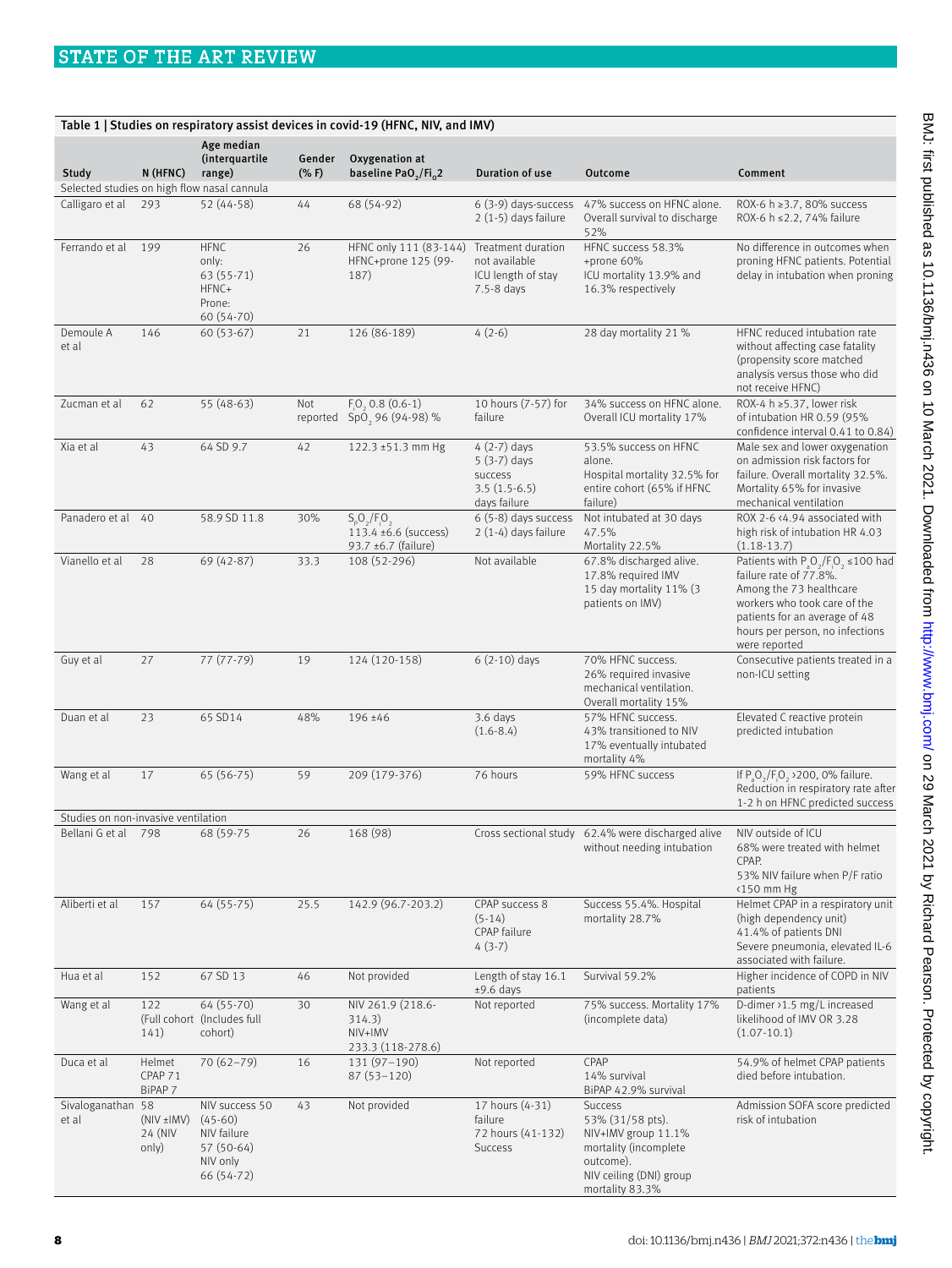| Table 1   Studies on respiratory assist devices in covid-19 (HFNC, NIV, and IMV)         |                                                 |                              |                  |                                                                                                                                                                                                                                |                                                                                     |                                                                                                                                                              |                                                                                                                                                                                                                                  |
|------------------------------------------------------------------------------------------|-------------------------------------------------|------------------------------|------------------|--------------------------------------------------------------------------------------------------------------------------------------------------------------------------------------------------------------------------------|-------------------------------------------------------------------------------------|--------------------------------------------------------------------------------------------------------------------------------------------------------------|----------------------------------------------------------------------------------------------------------------------------------------------------------------------------------------------------------------------------------|
|                                                                                          |                                                 | Age median<br>(interquartile | Gender           | Oxygenation at                                                                                                                                                                                                                 |                                                                                     |                                                                                                                                                              |                                                                                                                                                                                                                                  |
| Study                                                                                    | N (HFNC)                                        | range)                       | $(% )^{2}(x, F)$ | baseline PaO <sub>2</sub> /Fi <sub>o</sub> 2                                                                                                                                                                                   | Duration of use                                                                     | Outcome                                                                                                                                                      | Comment                                                                                                                                                                                                                          |
| Oranger et al                                                                            | 38<br>(All CPAP)<br>14<br>controls<br>(no CPAP) | 63 (55-70)                   | 32               | P <sub>2</sub> O <sub>2</sub> , 71 (63.5-88.5)<br>On 5 (3-6) L/min O2                                                                                                                                                          | 5 days                                                                              | Success 77% v 43% in<br>controls                                                                                                                             | CPAP applied in the ward.<br>None of the intubations were<br>emergent                                                                                                                                                            |
| Burns et al                                                                              | 28                                              | 81.5 (54-91)                 | 46               | Not provided                                                                                                                                                                                                                   | 5 days (1-14)                                                                       | 50% survival to discharge<br>CPAP mortality 52%, BiPAP<br>mortality 40%                                                                                      | 23/28 received CPAP<br>(Average 13 cm H <sub>2</sub> O)<br>Ventilation provided in the ward                                                                                                                                      |
| Zheng et al                                                                              | 19                                              | $66(51 - 72)$                | 27               | Not available                                                                                                                                                                                                                  | Not available                                                                       | 95% discharged                                                                                                                                               | Thrombocytopenia and high<br>IL-6 levels more common in IMV<br>compared with NIV                                                                                                                                                 |
| Duan et al                                                                               | 13                                              | 50 SD 14                     | 8                | $165 \pm 48$                                                                                                                                                                                                                   | 7 days                                                                              | 85% success with NIV<br>Mortality 8%                                                                                                                         | NIV and HFNC first strategy had<br>comparable outcomes                                                                                                                                                                           |
| Studies on invasive mechanical ventilation                                               |                                                 |                              |                  |                                                                                                                                                                                                                                |                                                                                     |                                                                                                                                                              |                                                                                                                                                                                                                                  |
| Graselli et al<br>Lombardy, Italy (full cohort                                           | 1150<br>1591)                                   | $63(56 - 70)$                | 18               | $P_0O_2/F_1O_2$<br>160 (114-220) mm Hg<br>No lung mechanics<br>PEEP 14 (12-16) cm<br>H <sub>2</sub> O<br>$FiO2$ 0.7 (0.5-0.8)                                                                                                  | ICU length of stay 9<br>$(6-13)$ days                                               | ICU mortality 26%<br>920/1591 still in the ICU                                                                                                               | 27% were prone<br>No data on NMB<br><b>ECMO 1%</b>                                                                                                                                                                               |
| Ferrando et al<br>36 Spanish<br>Andorran ICUs                                            | 742                                             | 64 (56-71)                   | 31.9             | $P O_2/F O_2$<br>120 (83-177) mm Hg<br>Static compliance: 35<br>$(27-45)$ ml/cm H <sub>2</sub> O<br>Plateau pressure 25 (22-<br>29) cm $H_1O$<br>Driving pressure 12 cm<br>$H2O (10-16)$                                       | Ventilator length of<br>stay 14 (7-24) days                                         | 28 day mortality 32%                                                                                                                                         | Most common comorbidities HTN<br>and obesity.<br><10% of cohort still in ICU<br>Static compliance not related to<br>outcome<br>Lung protective ventilation,<br>NMB (72%), proning (76%),<br>recruitment maneuvers(79%)<br>common |
| Schenck et al<br>NY<br>Presbyterian<br>Hospital-<br>Weill Cornell<br>Medicine            | 267                                             | $66(54 - 74)$                | 28               | $P_0O_2/F_1O_2$<br>103 (82-134) mm Hg<br>Static compliance 28<br>$(23-38)$ ml/cm H <sub>3</sub> O<br>Plateau pressure 25<br>$(21-29)$ cm H <sub>2</sub> O<br>Driving pressure 14<br>$(11-17.2)$ cm H <sub>2</sub> O            | Currently intubated<br>$18(14-24)$<br>Extubated $10(6-15)$<br>Deceased<br>$8(4-13)$ | More than half of the cohort<br>remained intubated (141<br>patients)<br>49 patients died (18.4%)<br>77/267 extubated<br>49/267 Deceased<br>141/267 Intubated | Longer intubation periods<br>compared to typical ARDS<br><b>NMB 60%</b><br>Prone 40%<br>25% had static compliance > 38<br>mL/cm H <sub>2</sub> O                                                                                 |
| Cummings et al 203<br>2 NY<br>Presbyterian<br>hospitals<br>(Columbia<br>Univ.)           | (Full cohort<br>257)                            | $62(51 - 72)$                | 33               | $P O_2/F O_2$<br>129 (80-203) mm Hg<br>Driving pressure 15<br>$(11-18)$ cm H <sub>2</sub> O<br>PEEP 15 (12-18) cm<br>H <sub>2</sub> O<br>$FiO2 1 (0.8-1)$<br>Plateau pressure 27<br>$(23-31)$ cm H <sub>2</sub> O              | 18 (9-28) days                                                                      | In-hospital mortality 39%<br>23% discharged alive<br>2% transfer to another<br>hospital<br>37% remained hospitalized                                         | 25% received NMB<br>17% proned<br><b>ECMO 3%</b>                                                                                                                                                                                 |
| Auld et al<br>Emory<br>Healthcare<br>acute care<br>hospitals                             | 165<br>(Full cohort<br>217)                     | $64(54 - 73)$                | 45.2             | $P_{a}O_{2}/F_{i}O_{2}$<br>132 (100-178) mm Hg<br>Static lung compliance<br>34 (28-46) mL/cm H <sub>2</sub> O                                                                                                                  | Ventilator days<br>$9(4-13)$                                                        | Mortality for ventilated<br>patients<br>33.9%                                                                                                                | Institutional adoption of early<br>intubation and lung protective<br>strategy.<br>NMB or proning data not<br>available<br>ECMO 1.8%                                                                                              |
| Ziehr et al<br>MA. General<br>Hospital and<br>Beth Israel<br>Deaconess<br>Medical Center | 66                                              | 58 (23-87)                   | 35               | $P_0O_2/F_1O_2$<br>182 (135-245) mm Hg<br>Static compliance 35<br>$(30-43)$ mL/cm H <sub>2</sub> O<br>Driving pressure 11<br>$(9-12)$ cm H <sub>2</sub> O                                                                      | $16(10-21)$ days                                                                    | Mortality 16.7%<br>62% extubated<br>21.2% received tracheostomy<br>Length of stay $17.5$ $(13-25)$                                                           | 42% received NMB<br>47% proned<br>95% on vasopressors<br>5% received ECMO                                                                                                                                                        |
| Bhatraju et al<br>9 Seattle<br>hospitals                                                 | 18<br>24<br>patients in<br>cohort               | 64 SD 8                      | 37               | $P_0O_2/F_1O_2$<br>142 (94-177) mm Hg<br>Compliance 29 (25-36)<br>mL/cm H <sub>2</sub> O<br>Driving pressure 13<br>$(11-17)$ cm H <sub>2</sub> O<br>Plateau pressure 25<br>$(20-28)$ cm H <sub>2</sub> O<br>$FiO2 0.9 (0.7-1)$ | $10(7-12)$ days                                                                     | 33% extubated<br>50% mortality<br>17% still on mechanical<br>ventilator                                                                                      | NMB 39%<br>Prone 28%<br>71% on vasopressors<br>Older age associated with poor<br>outcomes                                                                                                                                        |

CPAP=continuous positive airway pressure; BiPAP=bilevel positive airway pressure; SOFA=sequential organ failure score; ICU=intensive care unit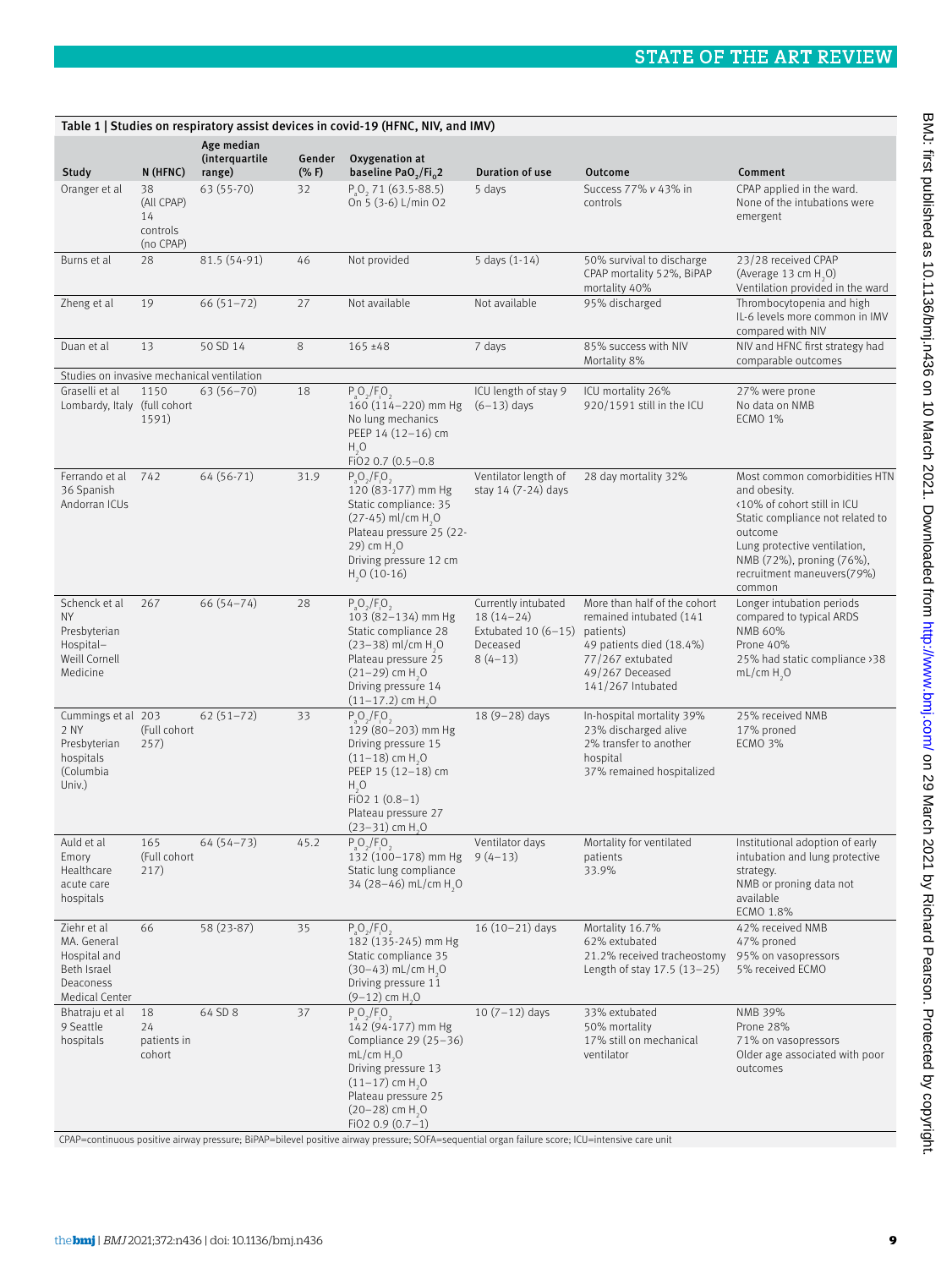patients. Some authors recommend heightened caution because of the risk to healthcare workers during the process of extubation and reintubation following weaning failure.<sup>153</sup> Novel procedures such as the "mask over tube" extubation can potentially reduce exposure to droplets and aerosols.<sup>154</sup> In the absence of evidence to the contrary, we recommend no changes to the established stages to weaning from mechanical ventilation.<sup>155</sup> Extubation can be safely performed while adhering to standard PPE practices.

Tracheostomy may be necessary in approximately 13% of typical ARDS patients to facilitate continued weaning.<sup>156</sup> However, tracheostomy is considered an aerosol generating procedure. During the SARS epidemic, those involved in performing tracheostomy had >4 higher odds of contracting disease.<sup>157</sup> Hesitation to perform the procedure during the early days of the pandemic was justifiable, therefore. Several large series since then show favorable outcomes and safety for tracheostomy in managing covid-19.<sup>150158159</sup> In a national cohort study from Spain,<sup>150</sup> 1890 tracheostomies were performed within seven weeks for critically ill covid-19 patients. The investigators reported a median of 12 (4-42) days from intubation to the procedure. More than half of the patients were weaned (52%) and mortality was 24%. Open tracheostomies were preferred over percutaneous approach (81.3% versus 18.7%). No disease transmission incidents were reported among the staff performing the studies.<sup>150 158 159</sup> In one study, early tracheostomy (<10 days from intubation) was associated with shorter IMV duration (mean (SD),18  $(5.4)$   $v$  22.3  $(5.7)$  days).<sup>159</sup> The type of surgical technique (percutaneous versus open) and timing of tracheostomy were not associated with complications or mortality.<sup>158</sup> Several multidisciplinary guidelines have been put together to ensure optimal outcomes and safety.<sup>160 161</sup> Tracheostomy appears feasible and safe among covid-19 patients and could facilitate earlier weaning and enhance availability of mechanical ventilators.

## **Covid-19 drug treatments**

From a mechanistic perspective, treatments targeting viral replication could be more effective early in the disease process (eg, antiviral therapies like remdesivir, passive antibody therapies like monoclonal antibodies, and convalescent plasma). Later in the disease course, when an excess and inappropriate immune response is responsible for pathology and illness, anti-inflammatory treatments like corticosteroids could be more effective. It is important for clinicians to diagnostically classify the clinical presentation of the patient by severity of clinical disease, and consider whether a patient has mild/moderate disease (not requiring supplemental oxygen), severe (requiring low flow oxygen), or critical covid-19 (on HFNC, NIV, IMV, or ECMO) which has major implications for the choice of pharmacologic treatment and management. We have summarized the recommended treatments in table 2. Treatment with monoclonal antibodies is

currently not recommended for patients hospitalized for covid-19 and is not within the scope of our review.162 163

#### Corticosteroids

Corticosteroids are the only therapeutic agents that have demonstrated a clear mortality benefit in the treatment of severe covid-19. Seven RCTs have evaluated treatment with steroids in critically ill patients<sup>164</sup> and one trial in severe non-critical covid-19,<sup>165</sup> including medium and high dose dexamethasone, hydrocortisone, and methylprednisolone. In the largest trial (n=2104), 28 day mortality was 22.9% in the dexamethasone arm compared with 25.7% in usual care (adjusted rate ratio 0.83, confidence interval 0.75 to 0.93). The patients with the highest mortality reduction were those on IMV compared with usual care (dexamethasone 29.3% versus usual care 41.4%; rate ratio 0.64, confidence interval 0.51 to 0.81). Those needing supplemental oxygen also had a mortality reduction but the effect size was smaller (dexamethasone 23.3% versus usual care 26.2%; rate ratio 0.82; confidence interval 0.72 to 0.94). Patients mild to moderately ill and not on supplemental oxygen had a non-significant increase in mortality rate (dexamethasone 17.8% versus usual care 14.0%; rate ratio 1.19, confidence interval 0.91 to 1.55). A meta-analysis that pooled data from all the RCTs of steroids showed a significant decrease in mortality for dexamethasone (fixed effect odds ratio 0.64, confidence interval 0.50 to 0.82 for dexamethasone from three trials, n=1282) and a non-significant decrease for hydrocortisone (odds ratio 0.69, confidence interval 0.43 to 1.12; P=0.13, n=374). No significant mortality reduction was seen with methylprednisolone but this was based on one trial with 47 patients (odds ratio 0.91, confidence interval 0.29 to 2.87; P=0.87).<sup>165</sup> We believe that, while the evidence is most robust for dexamethasone and hydrocortisone, no evidence exists at present to believe one steroid is superior to the other. Head-tohead studies comparing the different types of steroid are needed.

#### Remdesivir

Remdesivir is an antiviral drug that acts by inhibiting viral RNA transcription.<sup>166</sup> It has in vitro activity against many RNA viruses including SARS CoV-2. Current studies have been done in hospitalized patients with moderate or severe disease.

#### Remdesivir for moderate covid-19

SIMPLE- $2^{160}$  was an RCT specifically designed to evaluate remdesivir in hospitalized patients with moderate covid-19 (not needing supplemental oxygen), although ACCT- $1^{167}$  and SOLIDARITY<sup>168</sup> also included patients with moderate disease. SIMPLE-2 compared a course of five to 10 days of redemsivir with standard care. The 5 day group had higher odds (odds ratio 1.65; 95% confidence interval 1.09 to 2.48; P=0.02) for improved clinical status using a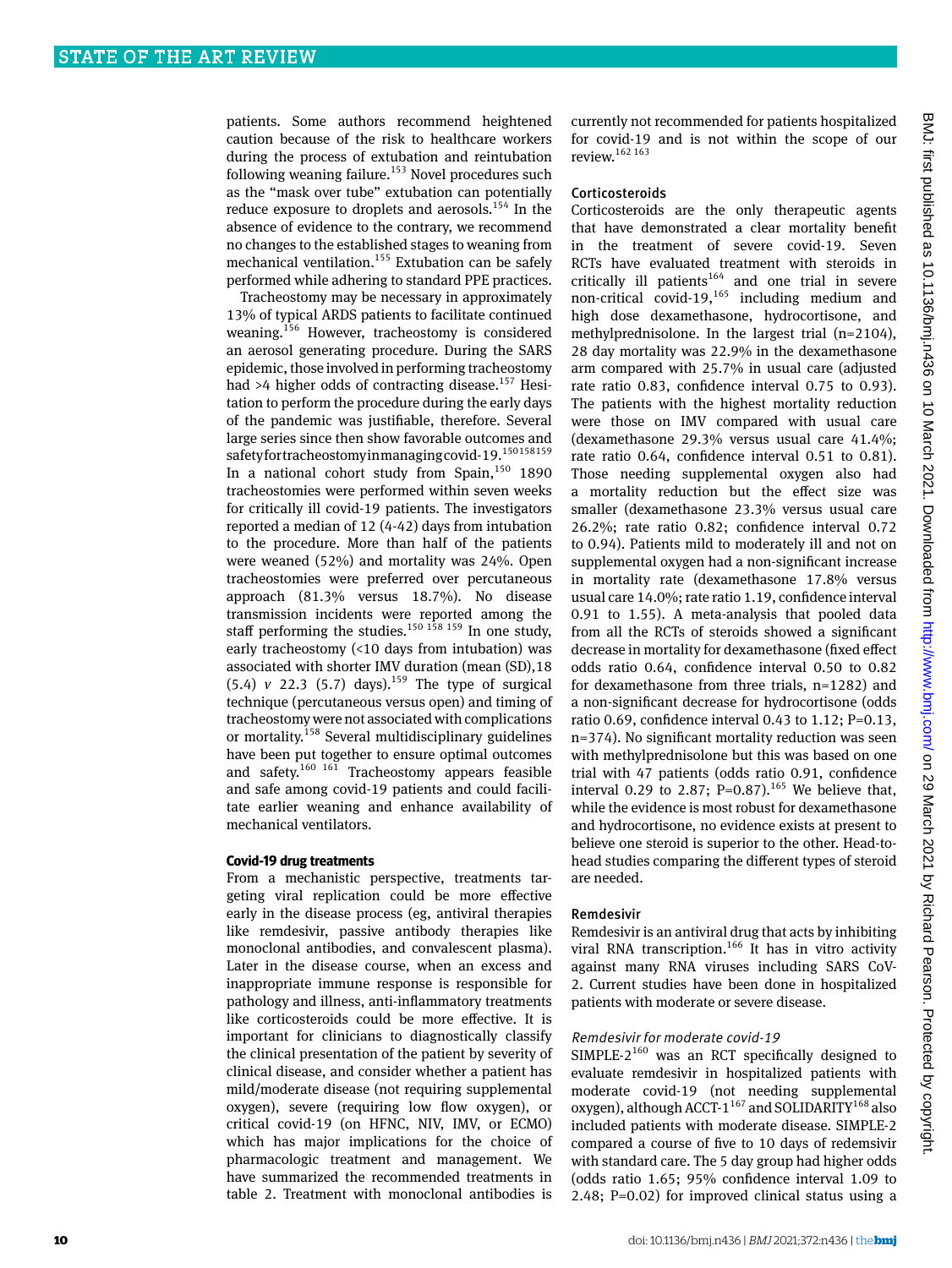|                                                    | Table 2   Therapeutic considerations for acute covid-19 by chilical syndrome/disease severity |
|----------------------------------------------------|-----------------------------------------------------------------------------------------------|
| <b>Clinical scenario</b>                           | <b>Pharmacologic interventions</b>                                                            |
| Hospitalized for mild to moderate covid-19         | • Supportive care                                                                             |
| (not hypoxemic)                                    | . No clear benefit for remdesivir or convalescent plasma                                      |
|                                                    | • Steroids have no demonstrated benefit and may cause harm                                    |
| Hospitalized for severe covid-19, but not critical | • Supportive care                                                                             |
| (hypoxemic needing low flow supplemental           | • Corticosteroids (dexamethasone 6 $mg/day \times 10$ days or until discharge or an           |
| oxygen)                                            | equivalent dose of hydrocortisone or methylprednisolone)                                      |
|                                                    | • May consider remdesivir                                                                     |
|                                                    | • May benefit from use of tocilizumab.                                                        |
| Hospitalized for covid-19 and critically ill       | • Supportive care                                                                             |
| (needing HFNC, NIV, IMV, or ECMO)                  | • Corticosteroids (dexamethasone 6 $mg/day \times 10$ days or until discharge or an           |
|                                                    | equivalent dose of hydrocortisone or methylprednisolone)                                      |
|                                                    | • May consider remdesivir                                                                     |
|                                                    | • May benefit from use of tocilizumab.                                                        |
|                                                    |                                                                                               |

Table 2 | Therapeutic considerations for acute covid-19 by clinical syndrome/disease severity

composite severity of illness score (eg,1=discharge from hospital, 7=death). No statistically significant difference was seen between clinical status on day 11 with the 10 day course of remdesivir to standard care (P=0.18 by Wilcoxon rank sum test), and no significant difference in outcomes such as time to recovery, duration of treatment with supplemental oxygen, duration of hospitalization, or mortality.<sup>169</sup> Results from the other two studies that included patients with moderate covid-19 also did not show a mortality benefit.

#### Remdesivir for severe covid-19

Three RCTs (SIMPLE-1, ACCT-1, and SOLIDARITY) evaluated remdesivir in hospitalized patients with severe covid-19 (oxygen saturation <94% on room air requiring supplemental oxygen or more advanced respiratory support/ECMO).<sup>167</sup> 168 170</sup> ACCT-1 showed earlier time to recovery and discharge from remdesivir, but no mortality benefit compared with placebo (median 10 days with remdesivir compared with 15 days with placebo; rate ratio for recovery 1.29; confidence interval 1.12 to 1.49). A post hoc sub-analysis showed the largest effect size for recovery was in patients requiring low flow oxygen who were not critically ill (n=957, median time to recovery 11 versus 18 days, rate ratio for recovery 1.31; confidence interval 1.12 to 1.52). The rate ratios for recovery in those critically ill (need for HFNC, NIV, IMV, or ECMO) were not statistically significant compared with placebo. Given the smaller number of patients in these subgroups it is unclear if this difference is due to an inadequate sample size or if remdesivir was not effective. Also, some of the outcomes used to create the 7-point ordinal scale for clinical improvement could have been influenced by resource limitations (ie, ventilator availability) or regional practices. SOLIDARITY (n=2700), the largest trial to date, showed that remdesivir was not associated with a reduction in mortality or rates of IMV (mortality rate ratio 0.95, confidence interval 0.81 to 1.11, P=0.50; 301/2743 remdesivir versus 303/2708 control). Despite the limitation that this was an open label study with no placebo, the outcomes for mortality or need for IMV are less prone to bias than subjective clinical outcomes. The third study (SIMPLE-1) $^{171}$  compared five to 10 days of treatment in hospitalized patients with severe

non-critical disease. The 5 day course showed better clinical improvement at day 14, but patients in the 10 day arm had more severe disease raising the concern for confounding even after adjustment.

In summary, remdesivir may have modest benefit in time to recovery in patients with severe disease, but shows no significant benefit in mortality or other clinical outcomes.

## Tocilizumab

Tocilizumab is a monoclonal antibody that blocks the IL-6 receptor and is used to treat cytokine release syndrome associated with CAR-T cell therapy. Multiple case series and observational studies were published in the early months of the pandemic that reported improved outcomes from tocilizumab. $172-174$  Since then, eight RCTs have compared tocilizumab with placebo or standard care in severe covid-19. $175-182}$  Some of the largest trials have only preprints available (COVATA<sup>176</sup>, REMAP-CAP180 and RECOVERY).182 EMPACTA was conducted in hospitalized non-ventilated patients with covid-19 and included high risk racial and ethnic minority patients. While this RCT reported a benefit for the composite outcome of mortality and need for IMV in the tocilizumab arm, it did not show mortality benefit alone. The cumulative proportion of IMV or mortality on day 28 for tocilizumab was 12.0% versus placebo 19.3% (log rank P=0.0360; hazard ratio 0.56; confidence interval 0.33 to 0.97, and all cause mortality at day 28 for tocilizumab was 10.4% versus 8.6% **(**weighted difference 2.0%, confidence interval -5.2 to 7.8). COVACTA included patients with severe illness and critical patients and reported no differences in mortality (19.7% versus 19.4% in the placebo group at day 28; difference 0.3%, confidence interval -7.6 to 8.2) or when utilizing an ordinal scale for clinical improvement (odds ratio 1.19, confidence interval 0.81 to 1.76).

REMAP-CAP was a randomized adaptive platform open label trial (n=353 tocilizumab, n= 402 usual care). Tocilizumab was administered within 24 hours of being admitted to an ICU and most also received corticosteroids. The median organ support-free days were 10 (IQR -1, 16), and 0 (IQR -1, 15) for tocilizumab and control, respectively. Hospital mortality was 28% (98/350) for tocilizumab and 35.8% (142/397) for control. The authors used bayesian statistics and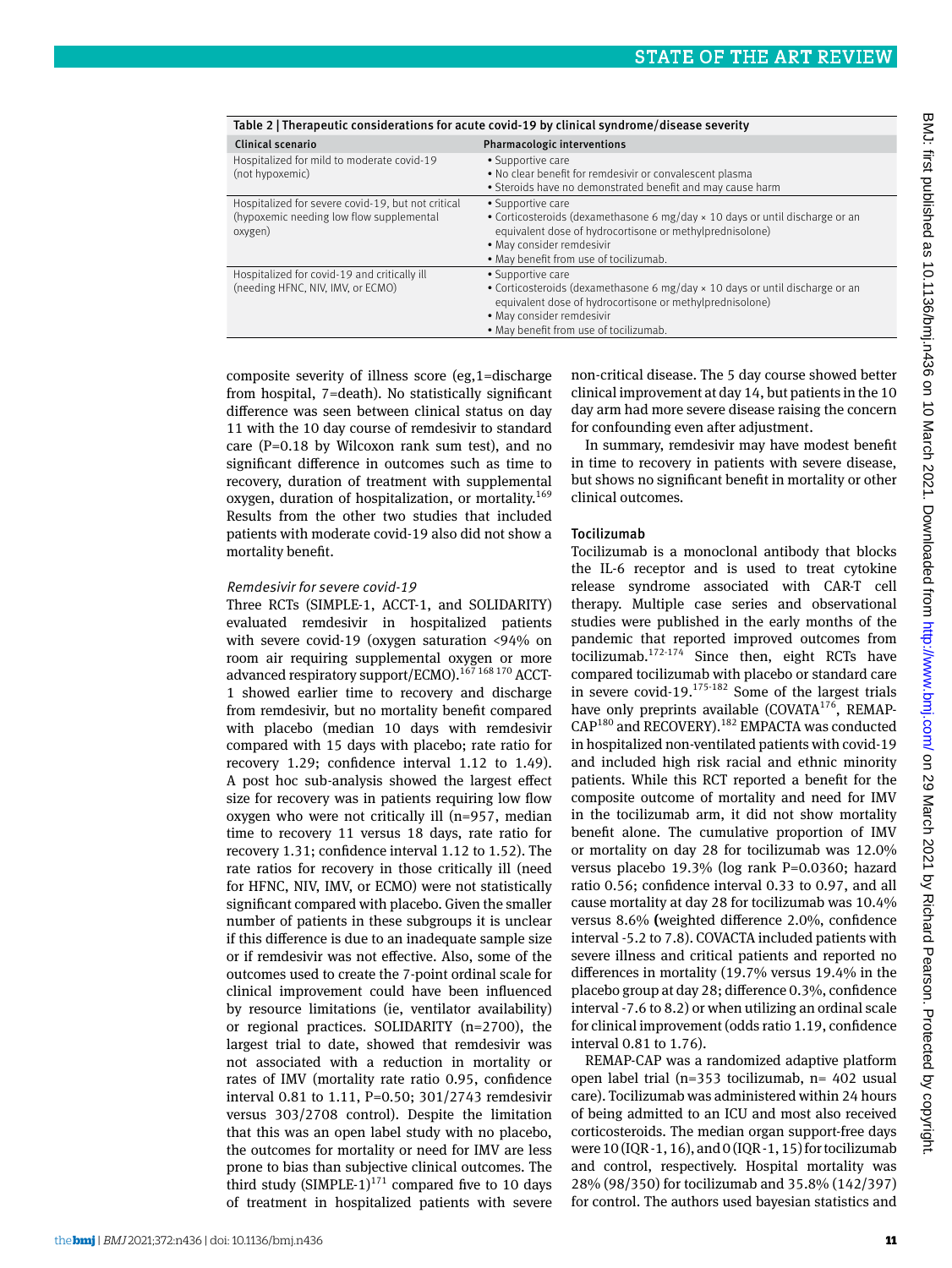|                                    | Table 3   Post-acute covid-19 complications by system                                                                                                                                                                                                                   |
|------------------------------------|-------------------------------------------------------------------------------------------------------------------------------------------------------------------------------------------------------------------------------------------------------------------------|
| System                             | Complications                                                                                                                                                                                                                                                           |
| Physical impairment                | . Seen in up to 80% after any critical illness and includes loss of muscle mass, neuromuscular weakness, fatigue, dyspnea, decreased exercise<br>tolerance, joint contractures, and sexual dysfunction. <sup>190-192</sup>                                              |
|                                    | • Substantial muscle wasting and neuromuscular weakness are common following non-covid ARDS and can last for months or years, 193 with major<br>risk factors being corticosteroid use and intensive care unit length of stay <sup>194</sup>                             |
|                                    | • Recent study from Italy of covid-19 patients with more than half reporting 3+ persistent symptoms, including fatigue (53%), dyspnea (43%), joint<br>pain (27%), and reductions in quality of life $(44\%)^{195}$                                                      |
| <b>Mental health</b><br>impairment | • For non-covid patients who were in intensive care unit, these include anxiety, depression, or post-traumatic stress disorder (PTSD) in 8% to 57% of<br>cases <sup>196-198</sup>                                                                                       |
|                                    | • Can also occur in family members of patients who were in intensive care units (known as PICS-family)                                                                                                                                                                  |
|                                    | • Unique to covid-19 which increase the risk for mental health impairment include social isolation, loneliness, the stigma of the disease, limited<br>hospital visitation policy, and the psychological effect of the pandemic itself <sup>199</sup>                    |
|                                    | • In a study of 402 survivors of covid-19, a significant number of patients reported PTSD (28%), depression (31%), anxiety (42%), obsessive-<br>compulsive symptomatology (20%), and insomnia $(40\%)^{200}$                                                            |
| <b>Pulmonary impairment</b>        | • Persistent pulmonary symptoms are common after covid- $19^{195}$                                                                                                                                                                                                      |
|                                    | • In a 3 month follow-up study in China of covid-19 patients (n=55), 71% had radiologic abnormalities including interstitial thickening and fibrosis,<br>and 25% had impaired diffusing capacity for carbon monoxide at three months following discharge <sup>201</sup> |
|                                    | • An observational study from China of 51 covid-19 patients showed that 45% had abnormal computed tomography scans four weeks after<br>discharge $^{202}$                                                                                                               |
| Cardiac impairment                 | • Evidence for long term sequelae from covid-19 has been noted, including evidence of myocardial inflammation on magnetic resonance imaging<br>12-92 days following infection <sup>203 204</sup>                                                                        |
| Neurologic impairment              | . While the occurrence of stroke due to covid-19 is relatively rare, other conditions including impairment of consciousness, encephalitis, seizure,<br>encephalopathy, and "brain fog" have been reported 2-3 months after initial illness onset <sup>205-207</sup>     |
|                                    | • Cognitive impairment is typically seen in 30-80% of patients who were in intensive care and includes memory loss as well as difficulty with<br>concentration, comprehension, and critical thinking <sup>208</sup>                                                     |

median adjusted odds ratio for hospital survival (OR 1.64, 1.14-2.35) and assumed probability of treatment effect to be neutral, which some experts feel is too high given prior negative trials. $180$ RECOVERY was a randomized adaptive platform open label trial (n=2022 tocilizumab, n=2094 usual care). Given the adaptive design, those who showed evidence for progressive disease (sa $O<sub>2</sub>$ <92% on room air and C reactive protein >= 75 mg/ $\overline{L}$ ) up to 21 days after randomization were considered for tocilizumab. Twenty eight day mortality was 29% (596/2022) for tocilizumab, and 33% (694/2094) for usual care (rate ratio 0.86, confidence interval 0.77 to 0.96; p=0.007). The authors also reported a clear mortality benefit in those receiving corticosteroids in all prespecified subgroups (27% *v* 33%; rate ratio 0.80; confidence interval 0.70 to 0.90). The tocilizumab arm was less likely to reach composite endpoint of need for IMV or death (33% *v* 38%; risk ratio 0.85, confidence interval 0.78 to 0.93; p=0.0005).<sup>182</sup> Given the other five trials<sup>175-179</sup> did not show a significant mortality benefit or improvement in clinical outcomes, the results from RCTs for tocilizumab have been mixed. The largest trials<sup>180 182</sup> report a modest mortality benefit and improvement in outcomes; however, adaptive trials are at risk of bias that can influence non-mortality outcomes. The reason for mixed results is unclear, and possible reasons include: earlier trials had inadequate power to detect a modest benefit, the necessity for corticosteroid use, or early use in critical illness is needed for tocilizumab to be effective.

# Convalescent plasma

Convalescent plasma or plasma obtained from patients who have recovered from an infection have been used historically to treat infections. Treatment is hypothesized to work best when given early in the disease process before a patient develops an antibody response, and when it contains adequate concentrations of neutralizing antibodies.<sup>183</sup> One large observational study analyzed data on convalescent plasma use among hospitalized patients at 2807 acute care facilities under the US FDA Expanded Access Program.<sup>184</sup> Of the patients included, 52.3% were in intensive care and 27.5% were on mechanical ventilation. The 7 day mortality rate was 8.7% (95% confidence interval 8.3% to 9.2%) in patients transfused within three days of covid-19 diagnosis but 11.9% (11.4% to 12.2%) in those four or more days after diagnosis (P<0.001). The 30 day mortality was also lower in the patients transfused early (21.6% versus 26.7%, P<0.0001). The study reported that patients who received high IgG plasma had a lower 7 day mortality than those who received medium IgG plasma and low IgG plasma. However, the study used a semi-quantitative antibody assay, did not measure neutralizing antibody titers, and only compared early with late administration of convalescent plasma and convalescent plasma with different semi-quantitative levels of antibodies but not placebo. Eight RCTs have since evaluated convalescent plasma for the treatment of covid-19. Five of the studies had less than 100 patients in both arms and two had more than 200 patients in the convalescent plasma arm and 100 patients in the control arm.<sup>185</sup> Most of the RCTs did not show a beneficial effect for mortality or clinical status, which had been seen in the observational studies. One RCT evaluated convalescent plasma with high anti-SARS-CoV2 IgG titers in older patients within 72 hours of mild covid-19 symptoms. In the convalescent plasma arm, 16.2% (13/80) progressed to severe respiratory diseases (respiratory rate ≥30 or  $O_2$  sat<93%)<sup>186</sup> compared with 31.2% (25/80), in a preplanned interim analysis. Early administration of high titer convalescent plasma may play a role in mild to moderate disease, but we need more data to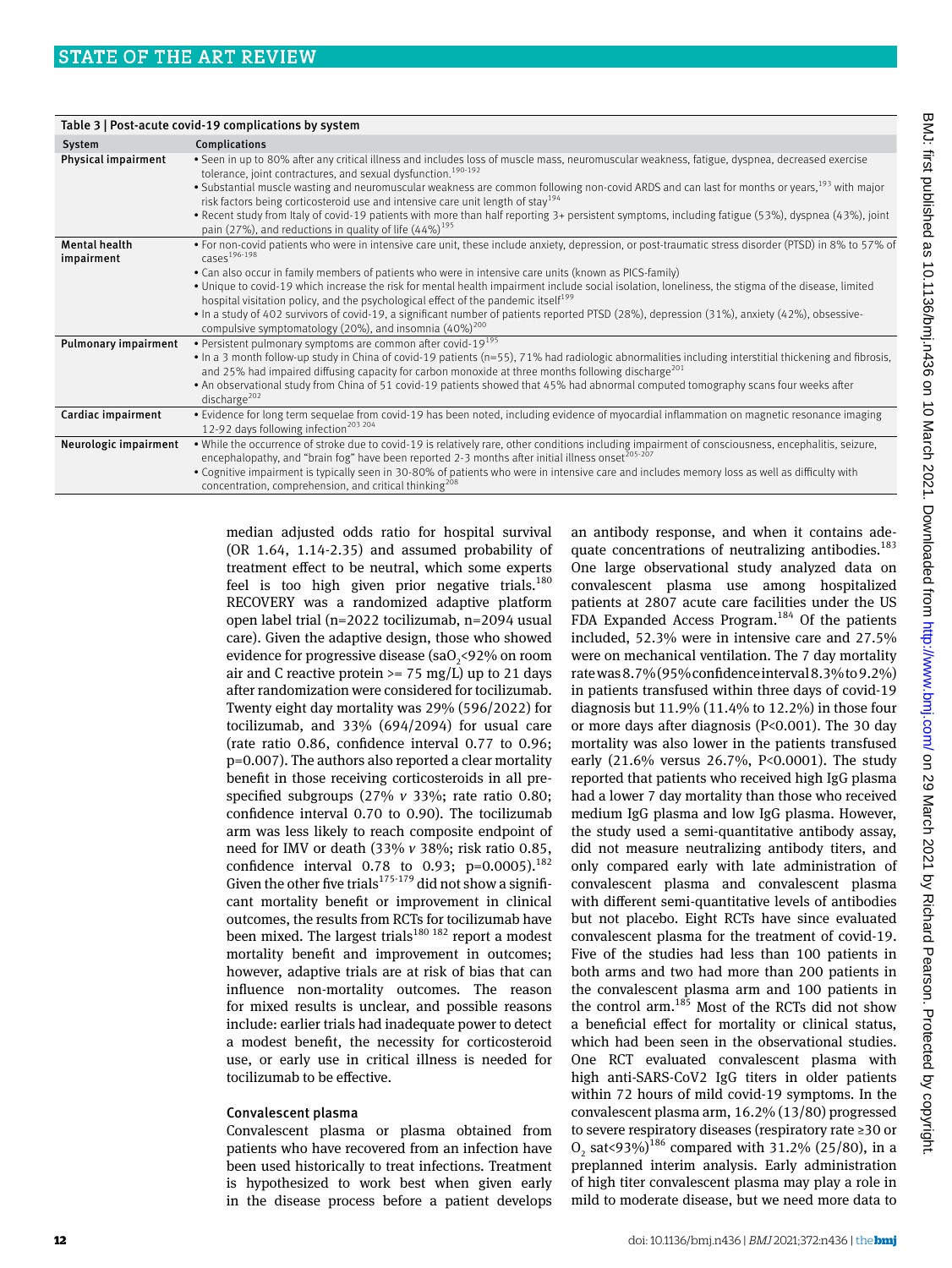| Table 4   Assessment of patients in post-ICU recovery clinics adapted to post-acute covid-19 patients |                                                |  |  |  |
|-------------------------------------------------------------------------------------------------------|------------------------------------------------|--|--|--|
| Instrument                                                                                            | Assessment                                     |  |  |  |
| Activities of Daily Living and Instrumental Activities of Daily Living                                | <b>Functional status</b>                       |  |  |  |
| Physical therapy and occupational therapy evaluation                                                  | Functional assessment, mobility, strength      |  |  |  |
| European Quality of Life Five Dimension (EQ-5D)                                                       | Health related quality of life, mobility, pain |  |  |  |
| Hospital Anxiety and Depression Scale (HADS)                                                          | Anxiety, depression                            |  |  |  |
| Impact of Event Scale-Revised (IES-R)                                                                 | Post-traumatic stress disorder                 |  |  |  |
| Montreal Cognitive Assessment (MoCA)                                                                  | Cognition                                      |  |  |  |
| Pulmonary function testing                                                                            | Lung function                                  |  |  |  |
| 6 minute walk test                                                                                    | Lung function, functional status               |  |  |  |
| Chest radiograph                                                                                      | Lung parenchyma                                |  |  |  |
| Echocardiogram and electrocardiogram                                                                  | Cardiac function                               |  |  |  |

delineate the exact role of convalescent plasma in the treatment of covid-19.

#### Anticoagulation

Patients with severe covid-19 are at increased risk for thrombosis<sup>58 59</sup>; however, no high quality evidence supports intermediate or full dose anticoagulation strategy over standard prophylactic anticoagulation. Clinical vigilance is needed in screening for thrombotic complications. D-dimers are associated with disease severity<sup>187</sup> but at present no validated algorithms exist to guide anticoagulation regimens based on D-dimers. With the results of multiple RCTs ongoing, three linked trials investigating increased levels of anticoagulation paused enrollment for critically ill patients out of concern for futility and safety,<sup>188</sup> but a recent press release suggested benefit to increased anticoagulation in the non-critically ill cohorts.189 The results of these and other ongoing studies should provide guidance on whether targeting a higher anticoagulation strategy in certain populations improves outcomes.

#### **Post-acute covid-19 complications**

Current estimates are that 91.5 million patients worldwide have recovered from SARS-CoV-2 infection.<sup>2</sup> For those who survive covid-19, emerging reports have identified persistent symptoms beyond the acute phase of illness. These symptoms, which can affect multiple organ systems (table 3), are not due to persistent viral infection but instead sequelae of severe inflammation from the disease.<sup>209-211</sup> "Post-acute covid-19" is defined as the presence of symptoms extending beyond three weeks, and "chronic covid-19" extends beyond 12 weeks.<sup>209</sup> We know from studies before the pandemic that a high percentage of patients who require intensive care develop post-intensive care syndrome (PICS), which is the constellation of new or worsening physical and mental health and cognitive impairments that develop following critical illness.<sup>190 196 212</sup> These impairments often last beyond a year and have a profound impact on quality of life. $213$  Covid-19 patients who were in intensive care are particularly at risk $196$  to develop PICS given the high incidence of ARDS, prolonged mechanical ventilation, higher exposure to sedatives, higher incidence of delirium, limited physical therapy owing to concern for disease transmission, and constraints on social and emotional support owing to limited visits.<sup>214 215</sup>

# Mitigation of post-ICU syndrome

Prevention and mitigation of PICS can be accomplished by following the "ABCDEF" bundle<sup>216 217</sup> and other guidelines.<sup>218</sup> which focus on managing pain, early ventilator liberation, assessing and treating delirium, appropriate usage of sedative agents, early mobility and exercise, and family engagement to prevent long term impairments. Early physical therapy and mobilization interventions<sup>208219</sup> are paramount, and should be continued as an outpatient with home based physical therapy.<sup>220</sup><sup>221</sup> Other interventions include ICU diaries,<sup>222 223</sup> early psychological intervention,<sup>224</sup> animal visitation,<sup>225</sup> peer support groups for patients and families,  $226227$ and utilizing digital technology to bridge social distance. Healthcare providers should acknowledge should acknowledge the difficulty of covid-19, the unique stressors covid-19 patients and families are facing, and tailor their communication and behavior accordingly.<sup>215</sup>

### Importance of post-ICU recovery programs

Patients who spent time in intensive care, especially patients with ARDS, are at high risk for PICS development. Without appropriate recognition, impairments go undiagnosed and can persist for months to years and profoundly affect quality of life. An interdisciplinary approach is essential to assist with diagnosis and management of critical illness recovery. Post-ICU recovery programs staffed by a team of providers (ie, pulmonologists, intensivists, pharmacists, advanced practice providers, nurses, physical and occupational therapists, respiratory therapists, social workers, case managers, and mental health providers) can diagnose and treat PICS impairments.<sup>228-230</sup> These clinics also facilitate access to necessary subspecialties (tables 3, 4). The comprehensive approach of post-ICU clinics mirror the magnitude that critical illness affects multiple domains of a patient's health. By bringing together various subspecialty healthcare workers, these clinics promote mind, body, social, and spiritual recovery to survivors of critical illness. The need for ongoing ambulatory care for these vulnerable patients, also known as "long-haulers," is imperative.<sup>231</sup> Long term longitudinal observational studies and clinical trials will be critical (box 1) to clarify the durability and extent of health consequences attributable to covid-19 and define best practices for covid-19 survivors.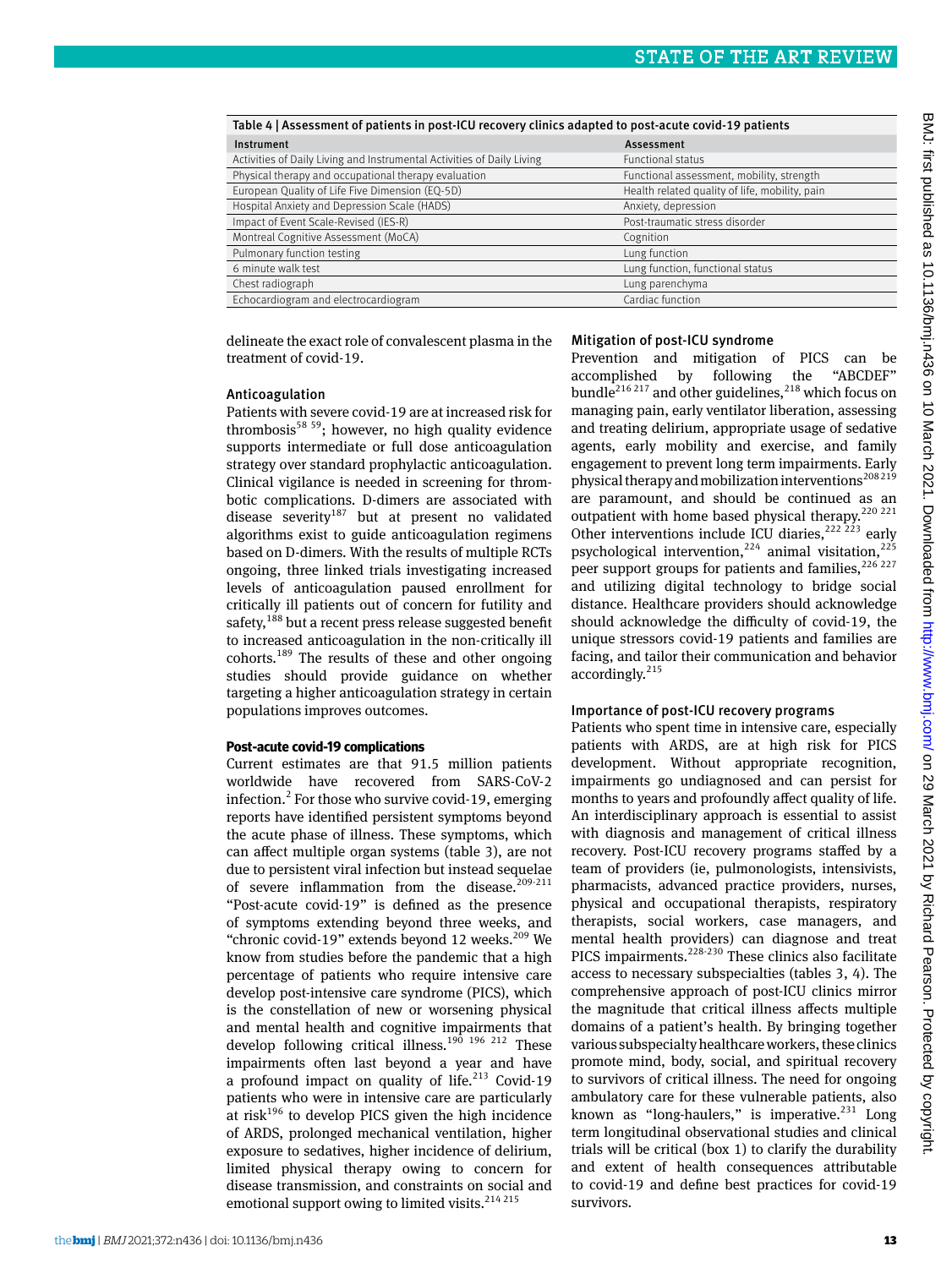#### Box 1: Covid-19 research questions

- What are the pathophysiologic mechanisms for increased covid-19 severity in certain populations (ie, older adult populations, comorbidities, etc)?
- • How does covid-19 related ARDS differ from classic ARDS?
- • What is the best strategy for prevention of thrombotic complications in patients with covid-19 pneumonia?
- • How does high flow nasal oxygen therapy compare with non-invasive ventilation as first line therapy for the treatment of respiratory failure in covid-19 pneumonia?
- What are the long term impacts of severe illness due to covid-19 related ARDS?
- • What are the causes for persistent physical and cognitive impairments resulting from covid-19?

#### **Guidelines**

In formulating this review, we considered guidelines that provide recommendations on the management of covid-19 from the Infectious Diseases Society of America.<sup>232 233</sup> World Health Organization,<sup>234</sup> Society of Critical Care Medicine, $235$  and the National Institutes of Health.<sup>236</sup> We selected these guidelines because of their recommendations for patients with covid-19 pneumonia, which included management and molecular diagnostics. We prioritized guidelines that used explicit methodology, which stated how searches were done systematically, how synthesis (meta-analysis) was performed, and how the evidence was appraised using a priori criteria. Additionally, guidelines for management of tracheostomy<sup>160 161</sup> and respiratory failure<sup>120</sup> are included in the respiratory care section.

#### **Conclusion**

Remarkable advances have been made in a short period in the treatment of covid-19 pneumonia, including the development of drug treatments that improve mortality and recovery from illness. As more clinical and mechanistic data emerge on CARDS, tailored therapy can be designed to further improve outcomes. Management of respiratory failure is guided by principles of management for classic ARDS. Despite these promising developments, including the development of vaccines, covid-19 will continue to have an impact on healthcare systems as thousands of patients recover from critical illness. An integrated therapeutic approach to mitigate the adverse physical and mental health effects of covid-19 pneumonia is essential.

Acknowledgments: The authors would like to thank Eduardo Mireles-Cabodevila, Abhijit Duggal, and Robert L Chatburn for their insightful review of the manuscript.

Contributors: All authors defined intellectual content, conducted literature research, acquired data, and participated in manuscript preparation, editing, and critical review. AHA is the named guarantor

Competing interests: We have read and understood the BMJ policy on declaration of interests and declare the following interests: UH reports receiving royalties from Wolters Kluwer Health for his work as section editor for UpToDate. No other disclosures were reported.

Patient involvement: No patients were directly involved in the creation of this article.

Grant Support: This work was supported by NIH grants (K08 HL133380 and R01 HL 155064) to RGSProvenance and peer review: Commissioned; externally peer reviewed.

This article is made freely available for use in accordance with BMJ's website terms and conditions for the duration of the covid-19 pandemic or until otherwise determined by BMJ. You may use, download and print the article for any lawful, non-commercial purpose (including text and data mining) provided that all copyright notices and trade marks are retained.

- 1 National Institutes of Health. NIH covid-19 treatment guidelines. Clinical spectrum of SARS-CoV-2 Infection. 2020. https://www. covid19treatmentguidelines.nih.gov/overview/clinical-spectrum
- 2 Dong E, Du H, Gardner L. An interactive web-based dashboard to track COVID-19 in real time. *Lancet Infect Dis* 2020;20:533-4. doi:10.1016/S1473-3099(20)30120-1
- 3 Grasselli G, Zangrillo A, Zanella A, et al, COVID-19 Lombardy ICU Network. Baseline characteristics and outcomes of 1591 patients infected with SARS-CoV-2 admitted to ICUs of the Lombardy region, Italy. *JAMA* 2020;323:1574-81. doi:10.1001/jama.2020.5394
- Richardson S, Hirsch JS, Narasimhan M, et al, the Northwell COVID-19 Research Consortium. Presenting characteristics, comorbidities, and outcomes among 5700 patients hospitalized with covid-19 in the New York City Area. *JAMA* 2020;323:2052-9. doi:10.1001/ jama.2020.6775
- 5 Docherty AB, Harrison EM, Green CA, et al, ISARIC4C investigators. Features of 20133 UK patients in hospital with covid-19 using the ISARIC WHO Clinical Characterisation Protocol: prospective observational cohort study. *BMJ* 2020;369:m1985. doi:10.1136/ bmj.m1985
- 6 Garg S, Kim L, Whitaker M, et al. Hospitalization rates and characteristics of patients hospitalized with laboratory-confirmed coronavirus disease 2019—covid-NET, 14 States, March 1-30, 2020. *MMWR Morb Mortal Wkly Rep* 2020;69:458-64. doi:10.15585/ mmwr.mm6915e3
- 7 Torres Acosta MA, Singer BD. Pathogenesis of COVID-19 induced ARDS: implications for an ageing population. *Eur Respir J* 2020;56:2002049. doi:10.1183/13993003.02049-2020
- 8 Yang Y, Zhao Y, Zhang F, Zhang L, Li L. covid-19 in elderly adults: clinical features, molecular mechanisms, and proposed strategies. *Aging Dis* 2020;11:1481-95. doi:10.14336/AD.2020.0903
- Ellinghaus D, Degenhardt F, Bujanda L, et al, Severe Covid-19 GWAS Group. Genomewide association study of severe covid-19 with Respiratory Failure. *N Engl J Med* 2020;383:1522-34. doi:10.1056/ NEJMoa2020283
- 10 Yang X, Yu Y, Xu J, et al. Clinical course and outcomes of critically ill patients with SARS-CoV-2 pneumonia in Wuhan, China: a single-centered, retrospective, observational study. *Lancet Respir Med* 2020;8:475-81. doi:10.1016/S2213-2600(20)30079-5
- 11 Lauer SA, Grantz KH, Bi Q, et al. The incubation period of coronavirus disease 2019 (covid-19) from publicly reported confirmed cases: estimation and application. *Ann Intern Med* 2020;172:577-82. doi:10.7326/M20-0504
- 12 Hu B, Guo H, Zhou P, Shi Z-L. Characteristics of SARS-CoV-2 and COVID-19. *Nat Rev Microbiol* 2020;6:1-14.
- 13 Tzotzos SJ, Fischer B, Fischer H, Zeitlinger M. Incidence of ARDS and outcomes in hospitalized patients with COVID-19: a global literature survey. *Crit Care* 2020;24:516. doi:10.1186/s13054-020-03240-7
- 14 Petrilli CM, Jones SA, Yang J, et al. Factors associated with hospital admission and critical illness among 5279 people with coronavirus disease 2019 in New York City: prospective cohort study. *BMJ* 2020;369:m1966. doi:10.1136/bmj.m1966
- 15 Horwitz LI, Jones SA, Cerfolio RJ, et al. Trends in covid-19 riskadjusted mortality rates. *J Hosp Med* 2021;16:90-2. doi:10.12788/ jhm.3552
- 16 Dennis JM, McGovern AP, Vollmer SJ, Mateen BA. Improving survival of critical care patients with coronavirus disease 2019 in England: a national cohort study, March to June 2020. *Crit Care Med* 2021;49:209-14. doi:10.1097/CCM.0000000000004747
- 17 Lan J, Ge J, Yu J, et al. Structure of the SARS-CoV-2 spike receptorbinding domain bound to the ACE2 receptor. *Nature* 2020;581:215- 20. doi:10.1038/s41586-020-2180-5
- 18 Meyerowitz EA, Richterman A, Gandhi RT, Sax PE. Transmission of SARS-CoV-2: a review of viral, host, and environmental factors. *Ann Intern Med* 2020. doi:10.7326/M20-5008
- 19 da Costa VG, Moreli ML, Saivish MV. The emergence of SARS, MERS and novel SARS-2 coronaviruses in the 21st century. *Arch Virol* 2020;165:1517-26. doi:10.1007/s00705-020-04628-0
- 20 Shang J, Ye G, Shi K, et al. Structural basis of receptor recognition by SARS-CoV-2. *Nature* 2020;581:221-4. doi:10.1038/s41586-020- 2179-y
- 21 Zhang L, Lin D, Sun X, et al. Crystal structure of SARS-CoV-2 main protease provides a basis for design of improved α-ketoamide inhibitors. *Science* 2020;368:409-12. doi:10.1126/science. abb3405
- 22 Walls AC, Park Y-J, Tortorici MA, Wall A, McGuire AT, Veesler D. Structure, function, and antigenicity of the SARS-CoV-2 spike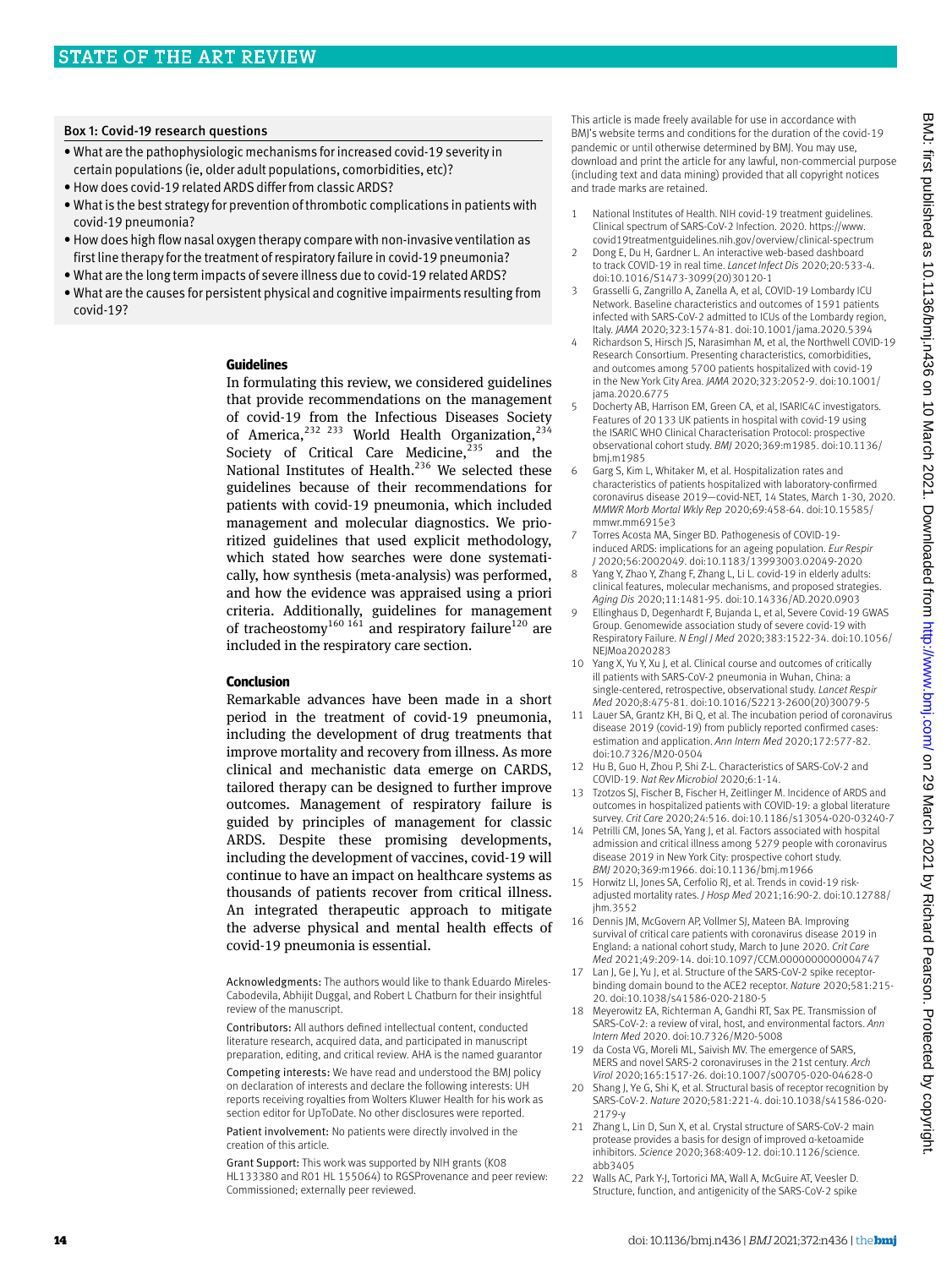glycoprotein. *Cell* 2020;181:281-292.e6. doi:10.1016/j. cell.2020.02.058

- 23 Siu YL, Teoh KT, Lo J, et al. The M, E, and N structural proteins of the severe acute respiratory syndrome coronavirus are required for efficient assembly, trafficking, and release of virus-like particles. *J Virol* 2008;82:11318-30. doi:10.1128/JVI.01052-08
- 24 Satarker S, Nampoothiri M. Structural proteins in severe acute respiratory syndrome coronavirus-2. *Arch Med Res* 2020;51:482-91. doi:10.1016/j.arcmed.2020.05.012
- 25 Huang Y, Yang C, Xu XF, Xu W, Liu SW. Structural and functional properties of SARS-CoV-2 spike protein: potential antivirus drug development for COVID-19. *Acta Pharmacol Sin* 2020;41:1141-9. doi:10.1038/s41401-020-0485-4
- Duan L, Zheng Q, Zhang H, Niu Y, Lou Y, Wang H. The SARS CoV-2 spike glycoprotein biosynthesis, structure, function, and antigenicity: implications for the design of spike-based vaccine immunogens. *Front Immunol* 2020;11:576622. doi:10.3389/ fimmu.2020.576622
- 27 Hu Y, Wen J, Tang L, et al. The M protein of SARS-CoV: basic structural and immunological properties. *Genomics Proteomics Bioinformatics* 2003;1:118-30. doi:10.1016/S1672- 0229(03)01016-7
- 28 Singh Tomar PP, Arkin IT. SARS-CoV-2 E protein is a potential ion channel that can be inhibited by Gliclazide and Memantine. *Biochem Biophys Res Commun* 2020;530:10-4. doi:10.1016/j. bbrc.2020.05.206
- 29 Sarkar M, Saha S. Structural insight into the role of novel SARS-CoV-2 E protein: A potential target for vaccine development and other therapeutic strategies. *PLoS One* 2020;15:e0237300. doi:10.1371/ journal.pone.0237300
- 30 Dutta NK, Mazumdar K, Gordy JT. The nucleocapsid protein of SARS-CoV-2: a target for vaccine development. *J Virol* 2020;94:e00647- 20. doi:10.1128/JVI.00647-20
- 31 Lopez-Rincon A, Perez-Romero CA, Tonda A, et al. Design of specific primer sets for the detection of B.1.1.7, B.1.351 and P.1 SARS-CoV-2 variants using deep learning.*bioRxiv* [Preprint] 2021. doi:10.1101/2021.01.20.427043
- 32 Vrancken B, Dellicour S, Smith DM, Chaillon A. Phylogenetic analyses of SARS-CoV-2 B.1.1.7 lineage suggest a single origin followed by multiple exportation events versus convergent evolution.*bioRxiv* [Preprint] 2021. doi:10.1101/2021.01.12.426373
- 33 Centers for Disease Control and Prevention. Emerging SARS-CoV-2 variants. 2021. [https://www.cdc.gov/coronavirus/2019-ncov/](https://www.cdc.gov/coronavirus/2019-ncov/more/science-and-research/scientific-brief-emerging-variants.html) [more/science-and-research/scientific-brief-emerging-variants.](https://www.cdc.gov/coronavirus/2019-ncov/more/science-and-research/scientific-brief-emerging-variants.html) [html](https://www.cdc.gov/coronavirus/2019-ncov/more/science-and-research/scientific-brief-emerging-variants.html)
- 34 Starr TN, Greaney AJ, Addetia A, et al. Prospective mapping of viral mutations that escape antibodies used to treat COVID-19. *Science* 2021:eabf9302. doi:10.1126/science.abf9302
- 35 Wang Q, Zhang Y, Wu L, et al. Structural and functional basis of SARS-CoV-2 entry by using human ACE2. *Cell* 2020;181:894-904.e9. doi:10.1016/j.cell.2020.03.045
- 36 Samavati L, Uhal BD. ACE2, much more than just a receptor for SARS-COV-2. *Front Cell Infect Microbiol* 2020;10:317. doi:10.3389/ fcimb.2020.00317
- 37 Yuki K, Fujiogi M, Koutsogiannaki S. COVID-19 pathophysiology: A review. *Clin Immunol* 2020;215:108427. doi:10.1016/j. clim.2020.108427
- 38 Swärd P, Edsfeldt A, Reepalu A, Jehpsson L, Rosengren BE, Karlsson MK. Age and sex differences in soluble ACE2 may give insights for COVID-19. *Crit Care* 2020;24:221. doi:10.1186/s13054-020- 02942-2
- 39 Hoffmann M, Kleine-Weber H, Schroeder S, et al. SARS-CoV-2 cell entry depends on ACE2 and TMPRSS2 and is blocked by a clinically proven protease inhibitor. *Cell* 2020;181:271-280.e8. doi:10.1016/j.cell.2020.02.052
- Ma D, Chen C-B, Jhanji V, et al. Expression of SARS-CoV-2 receptor ACE2 and TMPRSS2 in human primary conjunctival and pterygium cell lines and in mouse cornea. *Eye (Lond)* 2020;34:1212-9. doi:10.1038/s41433-020-0939-4
- 41 Bao R, Hernandez K, Huang L, Luke JJ. *ACE2* and *TMPRSS2* expression by clinical, HLA, immune, and microbial correlates across 34 human cancers and matched normal tissues: implications for SARS-CoV-2 COVID-19. *J Immunother Cancer* 2020;8:e001020. doi:10.1136/jitc-2020-001020
- 42 Bergmann CC, Silverman RH. COVID-19: Coronavirus replication, pathogenesis, and therapeutic strategies. *Cleve Clin J Med* 2020;87:321-7. doi:10.3949/ccjm.87a.20047
- 43 Blanco-Melo D, Nilsson-Payant BE, Liu W-C, et al. Imbalanced host response to SARS-CoV-2 drives development of covid-19. *Cell* 2020;181:1036-1045.e9. doi:10.1016/j.cell.2020.04.026
- 44 Guo L, Ren L, Yang S, et al. Profiling early humoral response to diagnose novel coronavirus disease (covid-19). *Clin Infect Dis* 2020;71:778-85. doi:10.1093/cid/ciaa310
- 45 Woodruff MC, Ramonell RP, Nguyen DC, et al. Extrafollicular B cell responses correlate with neutralizing antibodies and morbidity in

COVID-19. *Nat Immunol* 2020;21:1506-16. doi:10.1038/s41590- 020-00814-z

- 46 Long Q-X, Tang X-J, Shi Q-L, et al. Clinical and immunological assessment of asymptomatic SARS-CoV-2 infections. *Nat Med* 2020;26:1200-4. doi:10.1038/s41591-020-0965-6
- 47 Ren L, Fan G, Wu W, et al. Antibody responses and clinical outcomes in adults hospitalized with severe coronavirus disease 2019 (covid-19): a post hoc analysis of LOTUS China trial. *Clin Infect Dis* 2020. doi:10.1093/cid/ciaa1247
- 48 Tan L, Wang Q, Zhang D, et al. Lymphopenia predicts disease severity of COVID-19: a descriptive and predictive study. *Signal Transduct Target Ther* 2020;5:33. doi:10.1038/s41392-020-0148-4
- 49 Rydyznski Moderbacher C, Ramirez SI, Dan JM, et al. Antigen-specific adaptive immunity to SARS-CoV-2 in acute covid-19 and associations with age and disease severity. *Cell* 2020;183:996-1012.e19. doi:10.1016/j.cell.2020.09.038
- 50 Goronzy JJ, Weyand CM. Mechanisms underlying T cell ageing. *Nat Rev Immunol* 2019;19:573-83. doi:10.1038/s41577-019-0180-1
- Wilk AJ, Rustagi A, Zhao NQ, et al. A single-cell atlas of the peripheral immune response in patients with severe COVID-19. *Nat Med* 2020;26:1070-6. doi:10.1038/s41591-020-0944-y
- 52 Del Valle DM, Kim-Schulze S, Huang H-H, et al. An inflammatory cytokine signature predicts COVID-19 severity and survival. *Nat Med* 2020;26:1636-43. doi:10.1038/s41591-020-1051-9
- 53 Leisman DE, Ronner L, Pinotti R, et al. Cytokine elevation in severe and critical COVID-19: a rapid systematic review, meta-analysis, and comparison with other inflammatory syndromes. *Lancet Respir Med* 2020;8:1233-44. doi:10.1016/S2213-2600(20)30404-5
- 54 RECOVERY Collaborative Group. Dexamethasone in hospitalized patients with Covid-19—preliminary report. *N Engl J Med* 2020; doi:10.1056/NEJMoa2021436.
- 55 Wilson JG, Simpson LJ, Ferreira A-M, et al. Cytokine profile in plasma of severe COVID-19 does not differ from ARDS and sepsis. *JCI Insight* 2020;5:140289. doi:10.1172/jci.insight.140289
- 56 Maiese A, Manetti AC, La Russa R, et al. Autopsy findings in COVID-19-related deaths: a literature review. *Forensic Sci Med Pathol* 2020. doi:10.1007/s12024-020-00310-8
- 57 Arrossi AV, Farver C. The pulmonary pathology of COVID-19. *Cleve Clin J Med* 2020. doi:10.3949/ccjm.87a.ccc063
- Malas MB, Naazie IN, Elsayed N, Mathlouthi A, Marmor R, Clary B. Thromboembolism risk of COVID-19 is high and associated with a higher risk of mortality: A systematic review and metaanalysis. *EClinicalMedicine* 2020;29:100639. doi:10.1016/j. eclinm.2020.100639
- 59 Chi G, Lee JJ, Jamil A, et al. Venous thromboembolism among hospitalized patients with covid-19 undergoing thromboprophylaxis: a systematic review and meta-analysis. *J Clin Med* 2020;9:2489. doi:10.3390/jcm9082489
- 60 Ranieri VM, Rubenfeld GD, Thompson BT, et al, ARDS Definition Task Force. Acute respiratory distress syndrome: the Berlin Definition. *JAMA* 2012;307:2526-33.
- 61 Habashi NM, Camporota L, Gatto LA, Nieman GF. Functional pathophysiology of SARS-CoV-2 induced acute lung injury and clinical implications. *J Appl Physiol (1985)* 2021. doi:10.1152/ japplphysiol.00742.2020
- 62 Chu DK, Kim LHY, Young PJ, et al. Mortality and morbidity in acutely ill adults treated with liberal versus conservative oxygen therapy (IOTA): a systematic review and meta-analysis. *Lancet* 2018;391:1693-705. doi:10.1016/S0140-6736(18)30479-3
- 63 Siemieniuk RAC, Chu DK, Kim LH, et al. Oxygen therapy for acutely ill medical patients: a clinical practice guideline. *BMJ* 2018;363:k4169. doi:10.1136/bmj.k4169
- Barrot L, Asfar P, Mauny F, et al, LOCO2 Investigators and REVA Research Network. Liberal or conservative oxygen therapy for acute respiratory distress syndrome. *N Engl J Med* 2020;382:999-1008. doi:10.1056/NEJMoa1916431
- 65 Brower RG, Matthay MA, Morris A, Schoenfeld D, Thompson BT, Wheeler A, Acute Respiratory Distress Syndrome Network. Ventilation with lower tidal volumes as compared with traditional tidal volumes for acute lung injury and the acute respiratory distress syndrome. *N Engl J Med* 2000;342:1301-8. doi:10.1056/ NEJM200005043421801
- 66 Slutsky AS, Ranieri VM. Ventilator-induced lung injury. *N Engl J Med* 2013;369:2126-36. doi:10.1056/NEJMra1208707
- 67 Mascheroni D, Kolobow T, Fumagalli R, Moretti MP, Chen V, Buckhold D. Acute respiratory failure following pharmacologically induced hyperventilation: an experimental animal study. *Intensive Care Med* 1988;15:8-14. doi:10.1007/BF00255628
- 68 Carteaux G, Millán-Guilarte T, De Prost N, et al. Failure of noninvasive ventilation for de novo acute hypoxemic respiratory failure: role of tidal volume. *Crit Care Med* 2016;44:282-90. doi:10.1097/ CCM.0000000000001379
- 69 Brochard L, Slutsky A, Pesenti A. Mechanical ventilation to minimize progression of lung injury in acute respiratory failure. *Am J Respir Crit Care Med* 2017;195:438-42. doi:10.1164/rccm.201605-1081CP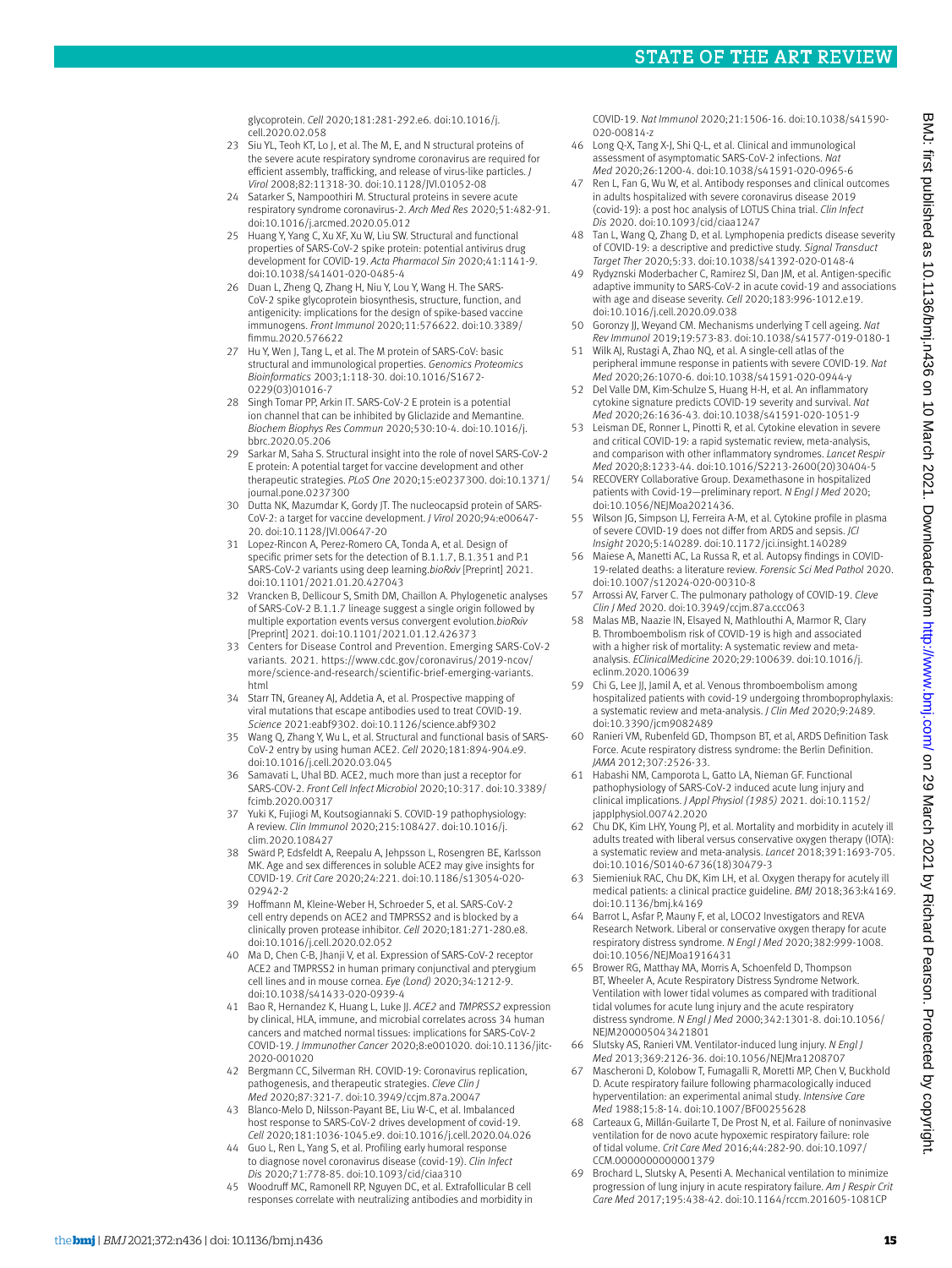- 70 Amato MBP, Meade MO, Slutsky AS, et al. Driving pressure and survival in the acute respiratory distress syndrome. *N Engl J Med* 2015;372:747-55. doi:10.1056/NEJMsa1410639
- 71 Chatburn RL, van der Staay M. Driving pressure or tidal pressure: what a difference a name makes. *Respir Care* 2019;64:1176-9. doi:10.4187/respcare.07233
- 72 Brower RG, Lanken PN, MacIntyre N, et al, National Heart, Lung, and Blood Institute ARDS Clinical Trials Network. Higher versus lower positive end-expiratory pressures in patients with the acute respiratory distress syndrome. *N Engl J Med* 2004;351:327-36. doi:10.1056/NEJMoa032193
- 73 Meade MO, Cook DJ, Guyatt GH, et al, Lung Open Ventilation Study Investigators. Ventilation strategy using low tidal volumes, recruitment maneuvers, and high positive end-expiratory pressure for acute lung injury and acute respiratory distress syndrome: a randomized controlled trial. *JAMA* 2008;299:637-45. doi:10.1001/ jama.299.6.637
- 74 Cavalcanti AB, Suzumura ÉA, Laranjeira LN, et al, Writing Group for the Alveolar Recruitment for Acute Respiratory Distress Syndrome Trial (ART) Investigators. Effect of lung recruitment and titrated positive end-expiratory pressure (PEEP) vs low PEEP on mortality in patients with acute respiratory distress syndrome: a randomized clinical trial. *JAMA* 2017;318:1335-45. doi:10.1001/ jama.2017.14171
- 75 Chen L, Del Sorbo L, Grieco DL, et al. Potential for lung recruitment estimated by the recruitment-to-inflation ratio in acute respiratory distress syndrome. A clinical trial. *Am J Respir Crit Care Med* 2020;201:178-87. doi:10.1164/rccm.201902-0334OC
- 76 Pan C, Chen L, Lu C, et al. Lung recruitability in covid-19-associated acute respiratory distress syndrome: a single-center observational study. *Am J Respir Crit Care Med* 2020;201:1294-7. doi:10.1164/ rccm.202003-0527LE
- 77 Grasso S, Mirabella L, Murgolo F, et al. Effects of positive end-expiratory pressure in "high compliance" severe acute respiratory syndrome coronavirus 2 acute respiratory distress syndrome. *Crit Care Med* 2020;48:e1332-6. doi:10.1097/ CCM.0000000000004640
- 78 Karbing DS, Panigada M, Bottino N, et al. Changes in shunt, ventilation/perfusion mismatch, and lung aeration with PEEP in patients with ARDS: a prospective single-arm interventional study. *Crit Care* 2020;24:111. doi:10.1186/s13054-020-2834-6
- 79 Guérin C, Reignier J, Richard J-C, et al, PROSEVA Study Group. Prone positioning in severe acute respiratory distress syndrome. *N Engl J Med* 2013;368:2159-68. doi:10.1056/NEJMoa1214103
- 80 Ho ATN, Patolia S, Guervilly C. Neuromuscular blockade in acute respiratory distress syndrome: a systematic review and metaanalysis of randomized controlled trials. *J Intensive Care* 2020;8:12. doi:10.1186/s40560-020-0431-z
- 81 Gattinoni L, Coppola S, Cressoni M.Covid-19 does not lead to a "typical" acute respiratory distress syndrome. *Am J Respir Crit Care Med* 2020;201:1299-300.
- 82 Fan E, Beitler JR, Brochard L, et al. COVID-19-associated acute respiratory distress syndrome: is a different approach to management warranted?*Lancet Respir Med* 2020;8:816-21. doi:10.1016/S2213-2600(20)30304-0
- 83 Tobin MJ, Laghi F, Jubran A. P-SILI is not justification for intubation of COVID-19 patients. *Ann Intensive Care* 2020;10:105. doi:10.1186/ s13613-020-00724-1
- 84 Schmidt M, Hajage D, Lebreton G, et al, Groupe de Recherche Clinique en REanimation et Soins intensifs du Patient en Insuffisance Respiratoire aiguE (GRC-RESPIRE) Sorbonne Université, Paris-Sorbonne ECMO-COVID investigators. Extracorporeal membrane oxygenation for severe acute respiratory distress syndrome associated with COVID-19: a retrospective cohort study. *Lancet Respir Med* 2020;8:1121-31. doi:10.1016/S2213-2600(20)30328-3
- 85 Ferrando C, Suarez-Sipmann F, Mellado-Artigas R, et al, COVID-19 Spanish ICU Network. Clinical features, ventilatory management, and outcome of ARDS caused by COVID-19 are similar to other causes of ARDS. *Intensive Care Med* 2020;46:2200-11. doi:10.1007/s00134- 020-06192-2
- 86 Spoletini G, Alotaibi M, Blasi F, Hill NS. Heated humidified highflow nasal oxygen in adults: mechanisms of action and clinical implications. *Chest* 2015;148:253-61. doi:10.1378/chest.14-2871
- 87 Möller W, Feng S, Domanski U, et al. Nasal high flow reduces dead space. *J Appl Physiol (1985)* 2017;122:191-7. doi:10.1152/ japplphysiol.00584.2016
- 88 Parke RL, McGuinness SP. Pressures delivered by nasal high flow oxygen during all phases of the respiratory cycle. *Respir Care* 2013;58:1621-4. doi:10.4187/respcare.02358
- 89 Rochwerg B, Granton D, Wang DX, et al. High flow nasal cannula compared with conventional oxygen therapy for acute hypoxemic respiratory failure: a systematic review and meta-analysis. *Intensive Care Med* 2019;45:563-72. doi:10.1007/s00134-019-05658-2
- 90 Agarwal A, Basmaji J, Muttalib F, et al. High-flow nasal cannula for acute hypoxemic respiratory failure in patients with

COVID-19: systematic reviews of effectiveness and its risks of aerosolization, dispersion, and infection transmission. *Can J Anaesth* 2020;67:1217-48. doi:10.1007/s12630-020-01740-2

- 91 Roca O, Caralt B, Messika J, et al. An index combining respiratory rate and oxygenation to predict outcome of nasal high-flow therapy. *Am J Respir Crit Care Med* 2019;199:1368-76. doi:10.1164/ rccm.201803-0589OC
- 92 Kang BJ, Koh Y, Lim C-M, et al. Failure of high-flow nasal cannula therapy may delay intubation and increase mortality. *Intensive Care Med* 2015;41:623-32. doi:10.1007/s00134-015-3693-5
- 93 Calligaro GL, Lalla U, Audley G, et al. The utility of high-flow nasal oxygen for severe COVID-19 pneumonia in a resourceconstrained setting: A multi-centre prospective observational study. *EClinicalMedicine* 2020;28:100570. doi:10.1016/j. eclinm.2020.100570
- 94 Ferrando C, Mellado-Artigas R, Gea A, et al, COVID-19 Spanish ICU Network. Awake prone positioning does not reduce the risk of intubation in COVID-19 treated with high-flow nasal oxygen therapy: a multicenter, adjusted cohort study. *Crit Care* 2020;24:597. doi:10.1186/s13054-020-03314-6
- 95 Zucman N, Mullaert J, Roux D, Roca O, Ricard J-D, Contributors. Prediction of outcome of nasal high flow use during COVID-19-related acute hypoxemic respiratory failure. *Intensive Care Med* 2020;46:1924-6. doi:10.1007/s00134-020-06177-1
- 96 Xia J, Zhang Y, Ni L, et al. High-flow nasal oxygen in coronavirus disease 2019 patients with acute hypoxemic respiratory failure: a multicenter, retrospective cohort study. *Crit Care Med* 2020;48:e1079-86. doi:10.1097/CCM.0000000000004558
- 97 Panadero C, Abad-Fernández A, Rio-Ramirez MT, et al. High-flow nasal cannula for Acute Respiratory Distress Syndrome (ARDS) due to COVID-19. *Multidiscip Respir Med* 2020;15:693. doi:10.4081/ mrm.2020.693
- 98 Vianello A, Arcaro G, Molena B, et al. High-flow nasal cannula oxygen therapy to treat patients with hypoxemic acute respiratory failure consequent to SARS-CoV-2 infection. *Thorax* 2020;75:998-1000. doi:10.1136/thoraxjnl-2020-214993
- Guy T, Créac'hcadec A, Ricordel C, et al. High-flow nasal oxygen: a safe, efficient treatment for COVID-19 patients not in an ICU. *Eur Respir J* 2020;56:2001154. doi:10.1183/13993003.01154-2020
- 100 Duan J, Chen B, Liu X, et al. Use of high-flow nasal cannula and noninvasive ventilation in patients with COVID-19: A multicenter observational study. *Am J Emerg Med* 2020;S0735- 6757(20)30666-5. doi:10.1016/j.ajem.2020.07.071
- 101 Wang K, Zhao W, Li J, Shu W, Duan J. The experience of high-flow nasal cannula in hospitalized patients with 2019 novel coronavirusinfected pneumonia in two hospitals of Chongqing, China. *Ann Intensive Care* 2020;10:37. doi:10.1186/s13613-020-00653-z
- 102 Demoule A, Vieillard Baron A, Darmon M, et al. High-flownasal cannula in critically iII patients with severe covid-19. *Am J Respir Crit Care Med* 2020;202:1039-42.
- 103 Tran K, Cimon K, Severn M, Pessoa-Silva CL, Conly J. Aerosol generating procedures and risk of transmission of acute respiratory infections to healthcare workers: a systematic review. *PLoS One* 2012;7:e35797. doi:10.1371/journal.pone.0035797
- 104 Dhand R, Li J. Coughs and sneezes: their role in transmission of respiratory viral infections, including SARS-CoV-2. *Am J Respir Crit Care Med* 2020;202:651-9. doi:10.1164/rccm.202004-1263PP
- 105 Gaeckle NT, Lee J, Park Y, Kreykes G, Evans MD, Hogan CJJr. Aerosol generation from the respiratory tract with various modes of oxygen delivery. *Am J Respir Crit Care Med* 2020;202:1115-24. doi:10.1164/rccm.202006-2309OC
- 106 Hui DS, Chow BK, Lo T, et al. Exhaled air dispersion during high-flow nasal cannula therapy *versus* CPAP *via* different masks. *Eur Respir J* 2019;53:1802339. doi:10.1183/13993003.02339-2018
- 107 Li J, Ehrmann S. High-flow aerosol-dispersing versus aerosolgenerating procedures. *Am J Respir Crit Care Med* 2020;202:1069- 71. doi:10.1164/rccm.202008-3317ED
- 108 Gershengorn HB, Hu Y, Chen J-T, et al. The impact of high-flow nasal cannula use on patient mortality and the availability of mechanical ventilators in covid-19. *Ann Am Thorac Soc* 2020. doi:10.1513/ AnnalsATS.202007-803OC
- 109 Mellado-Artigas R, Ferreyro BL, Angriman F, et al. COVID-19 Spanish ICU Network. High-flow nasal oxygen in patients with COVID-19 associated acute respiratory failure. *Crit Care* 2021;25:58.
- 110 Berbenetz N, Wang Y, Brown J, et al. Non-invasive positive pressure ventilation (CPAP or bilevel NPPV) for cardiogenic pulmonary oedema[-CD.]. *Cochrane Database Syst Rev* 2019;4:CD005351. doi:10.1002/14651858.CD005351.pub4
- 111 Osadnik CR, Tee VS, Carson-Chahhoud KV, Picot J, Wedzicha JA, Smith BJ. Non-invasive ventilation for the management of acute hypercapnic respiratory failure due to exacerbation of chronic obstructive pulmonary disease[-CD.]. *Cochrane Database Syst Rev* 2017;7:CD004104. doi:10.1002/14651858.CD004104.pub4
- 112 Frat JP, Ragot S, Coudroy R, et al, REVA network. Predictors of intubation in patients with acute hypoxemic respiratory failure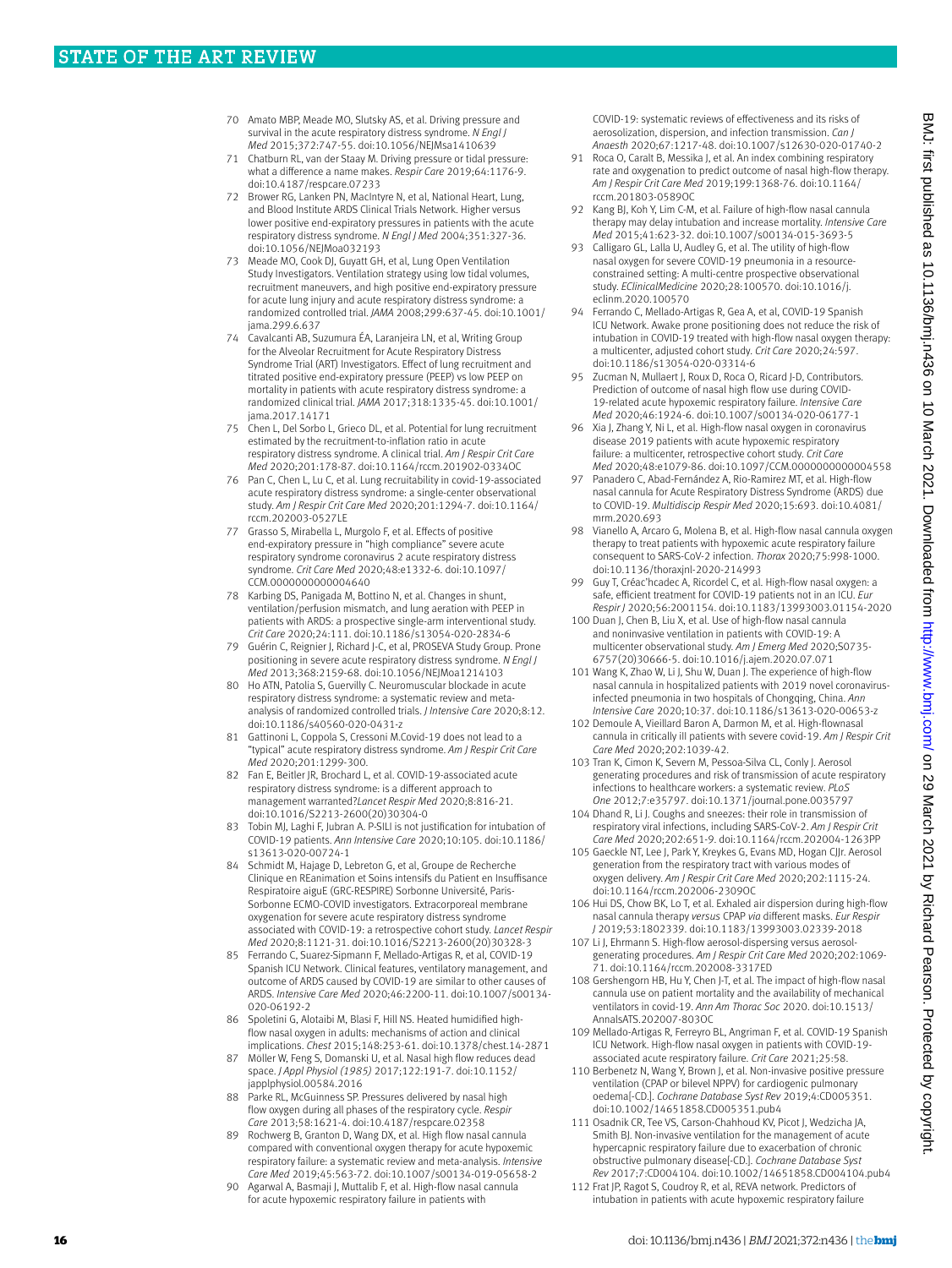treated with a noninvasive oxygenation strategy. *Crit Care Med* 2018;46:208-15. doi:10.1097/CCM.0000000000002818

- 113 Xu XP, Zhang XC, Hu SL, et al. Noninvasive ventilation in acute hypoxemic nonhypercapnic respiratory failure: a systematic review and meta-analysis. *Crit Care Med* 2017;45:e727-33. doi:10.1097/ CCM.0000000000002361
- 114 Kondo Y, Kumasawa J, Kawaguchi A, Seo R, Nango E, Hashimoto S. Effects of non-invasive ventilation in patients with acute respiratory failure excluding post-extubation respiratory failure, cardiogenic pulmonary edema and exacerbation of COPD: a systematic review and meta-analysis. *J Anesth* 2017;31:714-25. doi:10.1007/ s00540-017-2389-0
- 115 David-João PG, Guedes MH, Réa-Neto Á, Chaiben VBO, Baena CP. Noninvasive ventilation in acute hypoxemic respiratory failure: A systematic review and meta-analysis. *J Crit Care* 2019;49:84-91. doi:10.1016/j.jcrc.2018.10.012
- 116 Bellani G, Laffey JG, Pham T, et al, LUNG SAFE Investigators, ESICM Trials Group. Noninvasive ventilation of patients with acute respiratory distress syndrome. Insights from the LUNG SAFE study. *Am J Respir Crit Care Med* 2017;195:67-77. doi:10.1164/rccm.201606-1306OC
- 117 Frat J-P, Ragot S, Girault C, et al, REVA network. Effect of non-invasive oxygenation strategies in immunocompromised patients with severe acute respiratory failure: a post-hoc analysis of a randomised trial. *Lancet Respir Med* 2016;4:646-52. doi:10.1016/S2213- 2600(16)30093-5
- 118 Ferreyro BL, Angriman F, Munshi L, et al. Association of noninvasive oxygenation strategies with all-cause mortality in adults with acute hypoxemic respiratory failure: a systematic review and meta-analysis. *JAMA* 2020;324:57-67. doi:10.1001/jama.2020.9524
- 119 Alhazzani W, Møller MH, Arabi YM, et al. Surviving sepsis campaign: guidelines on the management of critically ill adults with coronavirus disease 2019 (covid-19). *Crit Care Med* 2020;48:e440-69. doi:10.1097/CCM.0000000000004363
- 120 Pfeifer M, Ewig S, Voshaar T, et al, German Respiratory Society. Position paper for the state of the art application of respiratory support in patients with covid-19. *Pneumologie* 2020;74:337-57.
- 121 Hua J, Qian C, Luo Z, Li Q, Wang F. Invasive mechanical ventilation in COVID-19 patient management: the experience with 469 patients in Wuhan. *Crit Care* 2020;24:348. doi:10.1186/s13054-020-03044-9
- 122 Guan W-J, Ni Z-Y, Hu Y, et al, China Medical Treatment Expert Group for Covid-19. Clinical characteristics of coronavirus disease 2019 in China. *N Engl J Med* 2020;382:1708-20. doi:10.1056/ NEJMoa2002032
- 123 Wang T, Tang C, Chen R, et al. Clinical features of coronavirus disease 2019 patients with mechanical ventilation: a nationwide study in China. *Crit Care Med* 2020;48:e809-12.
- 124 Guan L, Zhou L, Le Grange JM, Zheng Z, Chen R. Non-invasive ventilation in the treatment of early hypoxemic respiratory failure caused by COVID-19: considering nasal CPAP as the first choice. *Crit Care* 2020;24:333. doi:10.1186/s13054-020-03054-7
- 125 Duca A, Memaj I, Zanardi F, et al. Severity of respiratory failure and outcome of patients needing a ventilatory support in the Emergency Department during Italian novel coronavirus SARS-CoV2 outbreak: Preliminary data on the role of Helmet CPAP and Non-Invasive Positive Pressure Ventilation. *EClinicalMedicine* 2020;24:100419. doi:10.1016/j.eclinm.2020.100419
- 126 Sivaloganathan AA, Nasim-Mohi M, Brown MM, et al, University Hospital Southampton Critical Care and Respiratory Medicine Teams and the REACT investigators, UHS Critical Care Clinical Team, UHS Respiratory Clinical Team, REACT Investigators. Noninvasive ventilation for COVID-19-associated acute hypoxaemic respiratory failure: experience from a single centre. *Br J Anaesth* 2020;125:e368-71. doi:10.1016/j.bja.2020.07.008
- 127 Oranger M, Gonzalez-Bermejo J, Dacosta-Noble P, et al. Continuous positive airway pressure to avoid intubation in SARS-CoV-2 pneumonia: a two-period retrospective case-control study. *Eur Respir J* 2020;56:2001692. doi:10.1183/13993003.01692-2020
- 128 Burns GP, Lane ND, Tedd HM, et al. Improved survival following ward-based non-invasive pressure support for severe hypoxia in a cohort of frail patients with COVID-19: retrospective analysis from a UK teaching hospital. *BMJ Open Respir Res* 2020;7:e000621. doi:10.1136/bmjresp-2020-000621
- 129 Zheng Y, Sun L-J, Xu M, et al. Clinical characteristics of 34 COVID-19 patients admitted to intensive care unit in Hangzhou, China. *J Zhejiang Univ Sci B* 2020;21:378-87. doi:10.1631/jzus.B2000174
- 130 Aliberti S, Radovanovic D, Billi F, et al. Helmet CPAP treatment in patients with COVID-19 pneumonia: a multicentre cohort study. *Eur Respir J* 2020;56:2001935. doi:10.1183/13993003.01935-2020
- 131 Bellani G, Graselli G, Cecconi M, et al. COVID-19 Lombardy ICU Network. Noninvasive Ventilatory Support of COVID-19 Patients Outside the Intensive Care Units (WARd-COVID). *Ann Am Thorac Soc* 2021; doi:10.1513/AnnalsATS.202008-1080OC
- 132 Zhang Q, Shen J, Chen L, et al. Timing of invasive mechanic ventilation in critically ill patients with coronavirus disease 2019. *J Trauma Acute Care Surg* 2020;89:1092-8.
- 133 Potalivo A, Montomoli J, Facondini F, et al. Sixty-day mortality among 520 Italian hospitalized COVID-19 patients according to the adopted ventilatory strategy in the context of an integrated multidisciplinary clinical organization: a population-based cohort study. *Clin Epidemiol* 2020;12:1421-31.
- 134 Diaz de Teran T, Gonzalez Martinez M, Banfi P, et al. Management of patients with severe acute respiratory failure due to SARS-CoV-2 pneumonia with non-invasive ventilatory support outside intensive care unit. *Minerva Med* 2021; doi:10.23736/S0026- 4806.21.07134-2.
- 135 Dupuis C, Bouadma L, de Montmollin E, et al. Association between early invasive mechanical ventilation and day-60 mortality in acute hypoxemic respiratory failure related to coronavirus disease-2019 pneumonia. *Crit Care Explor* 2021;3:e0329.
- 136 Daniel P, Mecklenburg M, Massiah C, et al. Non-invasive positive pressure ventilation versus endotracheal intubation in treatment of COVID-19 patients requiring ventilatory support. *Am J Emerg Med* 2021;43:103-8.
- 137 Schenck EJ, Hoffman K, Goyal P, et al. Respiratory mechanics and gas exchange in covid-19-associated respiratory failure. *Ann Am Thorac Soc* 2020;17:1158-61. doi:10.1513/AnnalsATS.202005-427RL
- 138 Cummings MJ, Baldwin MR, Abrams D, et al. Epidemiology, clinical course, and outcomes of critically ill adults with COVID-19 in New York City: a prospective cohort study. *Lancet* 2020;395:1763-70. doi:10.1016/S0140-6736(20)31189-2
- 139 Auld SC, Caridi-Scheible M, Blum JM, et al, Emory COVID-19 Quality and Clinical Research Collaborative. ICU and ventilator mortality among critically ill adults with coronavirus disease 2019. *Crit Care Med* 2020;48:e799-804. doi:10.1097/CCM.0000000000004687
- 140 Ziehr DR, Alladina J, Petri CR, et al. Respiratory pathophysiology of mechanically ventilated patients with covid-19: a cohort study. *Am J Respir Crit Care Med* 2020;201:1560-4. doi:10.1164/rccm.202004- 1163LE
- 141 Bhatraju PK, Ghassemieh BJ, Nichols M, et al. Covid-19 in critically ill patients in the Seattle region—case series. *N Engl J Med* 2020;382:2012-22. doi:10.1056/NEJMoa2004500
- 142 Bellani G, Laffey JG, Pham T, et al, LUNG SAFE Investigators, ESICM Trials Group. Epidemiology, patterns of care, and mortality for patients with acute respiratory distress syndrome in intensive care units in 50 countries. *JAMA* 2016;315:788-800. doi:10.1001/ jama.2016.0291
- 143 Grasselli G, Tonetti T, Protti A, et al. Pathophysiology of COVID-19-associated acute respiratory distress syndrome: a multicentre prospective observational study. *Lancet Respir Med* 2020;8:1201-8.
- 144 Grieco DL, Bongiovanni F, Chen L, et al. Respiratory physiology of COVID-19-induced respiratory failure compared to ARDS of other etiologies. *Crit Care* 2020;24:529. doi:10.1186/s13054-020- 03253-2
- 145 Haudebourg A-F, Perier F, Tuffet S, et al. Respiratory mechanics of covid-19- versus non-covid-19-associated acute respiratory distress syndrome. *Am J Respir Crit Care Med* 2020;202:287-90. doi:10.1164/rccm.202004-1226LE
- 146 Brault C, Zerbib Y, Kontar L, et al. covid-19- versus non-covid-19-related acute respiratory distress syndrome: differences and similarities. *Am J Respir Crit Care Med* 2020;202:1301-4. doi:10.1164/rccm.202005-2025LE
- 147 Hyman JB, Leibner ES, Tandon P, et al. Timing of intubation and in-hospital mortality in patients with coronavirus disease 2019. *Crit Care Explor* 2020;2:e0254. doi:10.1097/CCE.0000000000000254
- 148 Hernandez-Romieu AC, Adelman MW, Hockstein MA, et al, Emory COVID-19 Quality and Clinical Research Collaborative. Timing of intubation and mortality among critically ill coronavirus disease 2019 patients: a single-center cohort study. *Crit Care Med* 2020;48:e1045-53. doi:10.1097/CCM.0000000000004600
- 149 Wunsch H. Mechanical ventilation in covid-19: interpreting the current epidemiology. *Am J Respir Crit Care Med* 2020;202:1-4. doi:10.1164/rccm.202004-1385ED
- 150 Martin-Villares C, Perez Molina-Ramirez C, Bartolome-Benito M, Bernal-Sprekelsen M, COVID ORL ESP Collaborative Group (\*). Outcome of 1890 tracheostomies for critical COVID-19 patients: a national cohort study in Spain. *Eur Arch Otorhinolaryngol* 2020;4:1- 8. doi:10.1007/s00405-020-06220-3
- 151 Lu W, Liu X, Wang T, et al. Elevated MUC1 and MUC5AC mucin protein levels in airway mucus of critical ill covid-19 patients. *J Med Virol* 2020. doi:10.1002/jmv.26406
- 152 Pinciroli R, Mietto C, Piriyapatsom A, et al. Endotracheal tubes cleaned with a novel mechanism for secretion removal: a randomized controlled clinical study. *Respir Care* 2016;61:1431-9. doi:10.4187/ respcare.04363
- 153 Luo M, Mei Z, Wei L, Cao S, Su S, Wang Y. Precautions for weaning from invasive mechanical ventilation with critically ill COVID-19. *Heart Lung* 2020;49:869-71. doi:10.1016/j.hrtlng.2020.07.005
- 154 D'Silva DF, McCulloch TJ, Lim JS, Smith SS, Carayannis D. Extubation of patients with COVID-19. *Br J Anaesth* 2020;125:e192-5. doi:10.1016/j.bja.2020.03.016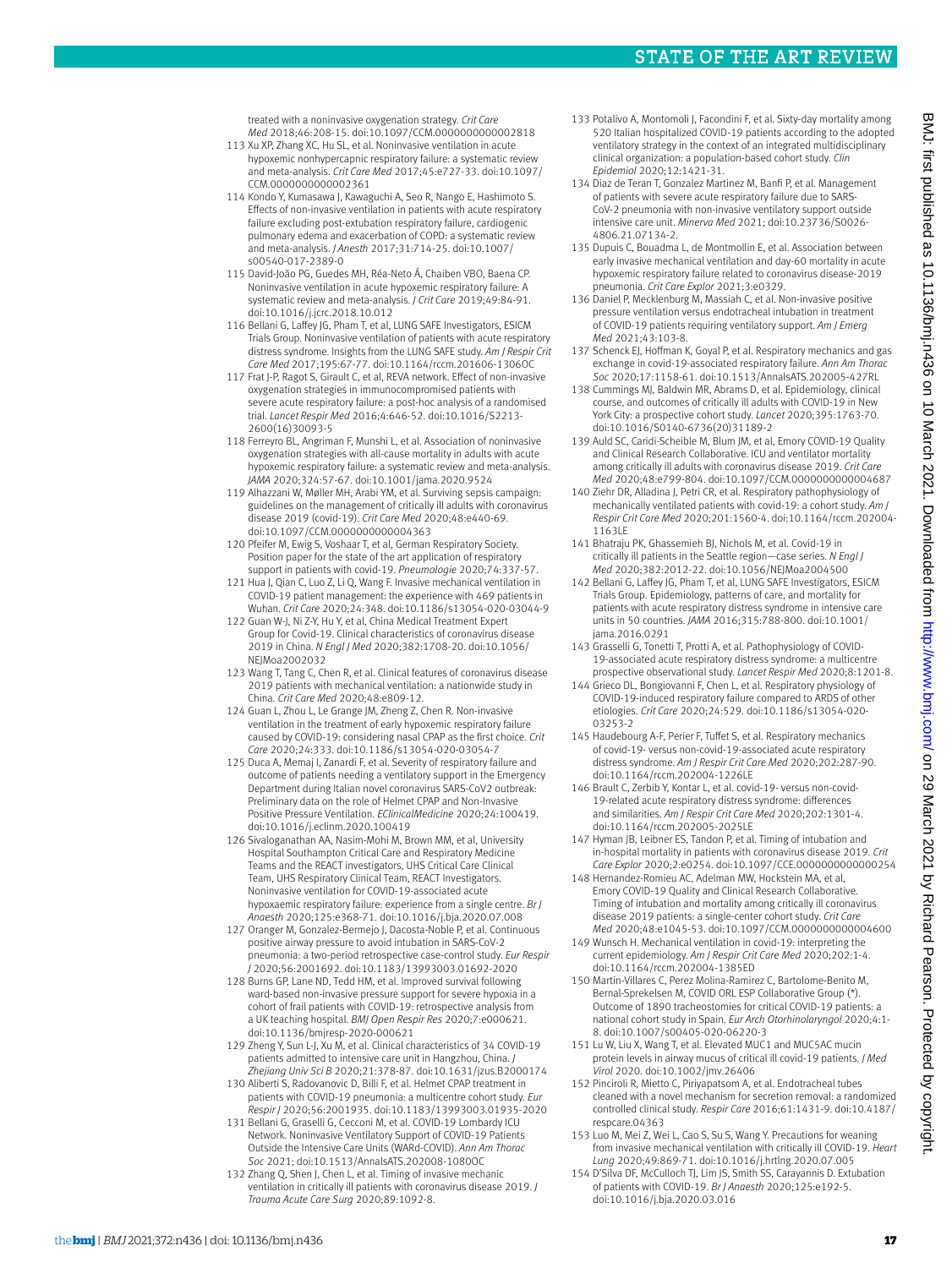- 155 Tobin MJ, Amal J. *Weaning from mechanical ventilation. Principles and practice of mechanical ventilation.* McGraw-Hill Education, 2013.
- 156 Abe T, Madotto F, Pham T, et al, LUNG-SAFE Investigators and the ESICM Trials Group. Epidemiology and patterns of tracheostomy practice in patients with acute respiratory distress syndrome in ICUs across 50 countries. *Crit Care* 2018;22:195. doi:10.1186/s13054- 018-2126-6
- 157 Chen W-Q, Ling W-H, Lu C-Y, et al. Which preventive measures might protect health care workers from SARS?*BMC Public Health* 2009;9:81. doi:10.1186/1471-2458-9-81
- 158 Botti C, Lusetti F, Peroni S, et al. The role of tracheotomy and timing of weaning and decannulation in patients affected by severe covid-19. *Ear Nose Throat J* 2020;9:145561320965196.
- 159 Avilés-Jurado FX, Prieto-Alhambra D, González-Sánchez N, et al. Timing, complications, and safety of tracheotomy in critically ill patients with covid-19. *JAMA Otolaryngol Head Neck Surg* 2020;147:41-8. doi:10.1001/jamaoto.2020.3641
- 160 Meister KD, Pandian V, Hillel AT, et al. Multidisciplinary safety recommendations after tracheostomy during covid-19 pandemic: state of the art review. *Otolaryngol Head Neck Surg* 2020;194599820961990. doi:10.1177/0194599820961990
- 161 Rovira A, Dawson D, Walker A, et al. Tracheostomy care and decannulation during the covid-19 pandemic. A multidisciplinary clinical practice guideline. *Eur Arch Otorhinolaryngol* 2020;17:1-9. doi:10.1007/s00405-020-06126-0
- 162 Lundgren JD, Grund B, Barkauskas CE, et al, ACTIV-3/TICO LY-CoV555 Study Group. A Neutralizing monoclonal antibody for hospitalized patients with covid-19. *N Engl J Med* 2020. doi:10.1056/ NEJMoa2033130
- 163 US Food and drug Administration. Emergency use authorization (EUA) of bamlanivimab. 2020. https://wwwfdagov/media/143603/ download.
- 164 Sterne JAC, Murthy S, Diaz JV, et al, WHO Rapid Evidence Appraisal for COVID-19 Therapies (REACT) Working Group. Association between administration of systemic corticosteroids and mortality among critically ill patients with covid-19: a meta-analysis. *JAMA* 2020;324:1330-41. doi:10.1001/jama.2020.17023
- 165 Horby P, Lim WS, Emberson JR, et al, RECOVERY Collaborative Group. Dexamethasone in hospitalized patients with covid-19—preliminary report. *N Engl J Med* 2020. doi:10.1056/NEJMoa2021436
- 166 Eastman RT, Roth JS, Brimacombe KR, et al. Remdesivir: A review of its discovery and development leading to emergency use authorization for treatment of covid-19. *ACS Cent Sci* 2020;6:672- 83. doi:10.1021/acscentsci.0c00489
- 167 Beigel JH, Tomashek KM, Dodd LE, et al, ACTT-1 Study Group Members. Remdesivir for the treatment of covid-19—final report. *N Engl J Med* 2020;383:1813-26. doi:10.1056/NEJMoa2007764
- 168 Pan H, Peto R, Karim QA, et al. Repurposed antiviral drugs for covid-19 –interim WHO SOLIDARITY trial results.*medRxiv* [Preprint] 2020:2020. doi:10.15.20209817
- 169 Spinner CD, Gottlieb RL, Criner GJ, et al, GS-US-540-5774 Investigators. Effect of remdesivir vs standard care on clinical status at 11 days in patients with moderate covid-19: a randomized clinical trial. *JAMA* 2020;324:1048-57. doi:10.1001/jama.2020.16349
- 170 Wang Y, Zhang D, Du G, et al. Remdesivir in adults with severe COVID-19: a randomised, double-blind, placebo-controlled, multicentre trial. *Lancet* 2020;395:1569-78. doi:10.1016/S0140- 6736(20)31022-9
- 171 Goldman JD, Lye DCB, Hui DS, et al, GS-US-540-5773 Investigators. Remdesivir for 5 or 10 days in patients with severe covid-19. *N Engl J Med* 2020;383:1827-37. doi:10.1056/NEJMoa2015301
- 172 Guaraldi G, Meschiari M, Cozzi-Lepri A, et al. Tocilizumab in patients with severe COVID-19: a retrospective cohort study. *Lancet Rheumatol* 2020;2:e474-84. doi:10.1016/S2665- 9913(20)30173-9
- 173 Klopfenstein T, Zayet S, Lohse A, et al, HNF Hospital Tocilizumab multidisciplinary team. Tocilizumab therapy reduced intensive care unit admissions and/or mortality in COVID-19 patients. *Med Mal Infect* 2020;50:397-400. doi:10.1016/j.medmal.2020.05.001
- 174 Luo P, Liu Y, Qiu L, Liu X, Liu D, Li J. Tocilizumab treatment in COVID-19: A single center experience. *J Med Virol* 2020;92:814-8. doi:10.1002/jmv.25801
- 175 Hermine O, Mariette X, Tharaux P-L, Resche-Rigon M, Porcher R, Ravaud P, CORIMUNO-19 Collaborative Group. Effect of tocilizumab vs usual care in adults hospitalized with covid-19 and moderate or severe pneumonia: a randomized clinical trial. *JAMA Intern Med* 2021;181:32-40. doi:10.1001/jamainternmed.2020.6820
- 176 Rosas I, Bräu N, Waters M, et al. Tocilizumab in hospitalized patients with covid-19 pneumonia. *medRxiv* [Preprint] 2020:2020.08.27.20183442. doi:10.1101/2020.08.27.20183442
- 177 Salvarani C, Dolci G, Massari M, et al, RCT-TCZ-COVID-19 Study Group. Effect of tocilizumab vs standard care on clinical worsening

in patients hospitalized with covid-19 pneumonia: a randomized clinical trial. *JAMA Intern Med* 2021;181:24-31. doi:10.1001/ jamainternmed.2020.6615

- 178 Stone JH, Frigault MJ, Serling-Boyd NJ, et al, BACC Bay Tocilizumab Trial Investigators. Efficacy of tocilizumab in patients hospitalized with covid-19. *N Engl J Med* 2020;383:2333-44. doi:10.1056/ NEJMoa2028836
- 179 Salama C, Han J, Yau L, et al. Tocilizumab in patients hospitalized with covid-19 pneumonia. *N Engl J Med* 2021;384:20-30. doi:10.1056/ NEJMoa2030340
- 180 REMAP-CAP Investigators. Gordon AC. Interleukin-6 receptor antagonists in critically ill patients with covid-19—preliminary report.*MedRxiv* [Preprint] 2021. [https://www.medrxiv.org/](https://www.medrxiv.org/content/10.1101/2021.01.07.21249390v1) [content/10.1101/2021.01.07.21249390v1](https://www.medrxiv.org/content/10.1101/2021.01.07.21249390v1).
- 181 Veiga VC, Pratts JAGG, Farias DLC, et al. Coalition covid-19 Brazil VI Investigators. Effect of tocilizumab on clinical outcomes at 15 days in patients with severe or critical coronavirus disease 2019: randomised controlled trial. *BMJ* 2021;372.
- 182 Horby PW, Pessoa-Amorim G, Peto L, et al. Tocilizumab in patients admitted to hospital with COVID-19 (RECOVERY): preliminary results of a randomised, controlled, open-label, platform trial.*medRxiv* [Preprint] 2021. [https://www.medrxiv.org/](https://www.medrxiv.org/content/10.1101/2021.02.11.21249258v1) [content/10.1101/2021.02.11.21249258v1](https://www.medrxiv.org/content/10.1101/2021.02.11.21249258v1)
- 183 Casadevall A, Dadachova E, Pirofski LA. Passive antibody therapy for infectious diseases. *Nat Rev Microbiol* 2004;2:695-703. doi:10.1038/nrmicro974
- 184 Joyner MJ, Senefeld JW, Klassen SA, et al. Effect of convalescent plasma on mortality among hospitalized patients with covid-19: Initial three-month experience. *medRxiv* [Preprint] 2020:2020.08.12.20169359. doi:10.1101/2020.08.12.20169359
- 185 Klassen SA, Senefeld JW, Johnson PW, et al. Evidence favoring the efficacy of convalescent plasma for covid-19 therapy.*medRxiv* [Preprint] 2020:2020.07.29.20162917. doi:10.1101/2020.07.29.20162917
- 186 Libster R, Perez Marc G, Wappner D, et al. Prevention of severe COVID-19 in the elderly by early high-titer plasma. *medRxiv* [Preprint] 2021. [https://www.medrxiv.org/](https://www.medrxiv.org/content/10.1101/2020.11.20.20234013v1) [content/10.1101/2020.11.20.20234013v1](https://www.medrxiv.org/content/10.1101/2020.11.20.20234013v1)
- 187 Berger JS, Kunichoff D, Adhikari S, et al. Prevalence and outcomes of D-Dimer elevation in hospitalized patients with covid-19. *Arterioscler Thromb Vasc Biol* 2020;40:2539-47. doi:10.1161/ ATVBAHA.120.314872
- 188 National Institutes of Health. NIH ACTIV trial of blood thinners pauses enrollment of critically ill covid-19 patients. 2020. [https://www.](https://www.nih.gov/news-events/news-releases/nih-activ-trial-blood-thinners-pauses-enrollment-critically-ill-covid-19-patients) [nih.gov/news-events/news-releases/nih-activ-trial-blood-thinners](https://www.nih.gov/news-events/news-releases/nih-activ-trial-blood-thinners-pauses-enrollment-critically-ill-covid-19-patients)[pauses-enrollment-critically-ill-covid-19-patients](https://www.nih.gov/news-events/news-releases/nih-activ-trial-blood-thinners-pauses-enrollment-critically-ill-covid-19-patients)
- 189 National Institutes of Health. Full-dose blood thinners decreased need for life support and improved outcome in hospitalized covid-19 patients. 2021. [https://www.nih.gov/news-events/news-releases/](https://www.nih.gov/news-events/news-releases/full-dose-blood-thinners-decreased-need-life-support-improved-outcome-hospitalized-covid-19-patients) [full-dose-blood-thinners-decreased-need-life-support-improved](https://www.nih.gov/news-events/news-releases/full-dose-blood-thinners-decreased-need-life-support-improved-outcome-hospitalized-covid-19-patients)[outcome-hospitalized-covid-19-patients](https://www.nih.gov/news-events/news-releases/full-dose-blood-thinners-decreased-need-life-support-improved-outcome-hospitalized-covid-19-patients)
- 190 Herridge MS, Moss M, Hough CL, et al. Recovery and outcomes after the acute respiratory distress syndrome (ARDS) in patients and their family caregivers. *Intensive Care Med* 2016;42:725-38. doi:10.1007/s00134-016-4321-8
- 191 Herridge MS, Cheung AM, Tansey CM, et al, Canadian Critical Care Trials Group. One-year outcomes in survivors of the acute respiratory distress syndrome. *N Engl J Med* 2003;348:683-93. doi:10.1056/ NEIMoa022450
- 192 Bakhru RN, Davidson JF, Bookstaver RE, et al. Physical function impairment in survivors of critical illness in an ICU Recovery Clinic. *J Crit Care* 2018;45:163-9. doi:10.1016/j.jcrc.2018.02.001
- 193 Fan E, Dowdy DW, Colantuoni E, et al. Physical complications in acute lung injury survivors: a two-year longitudinal prospective study. *Crit Care Med* 2014;42:849-59. doi:10.1097/ CCM.0000000000000040
- 194 Needham DM, Wozniak AW, Hough CL, et al, National Institutes of Health NHLBI ARDS Network. Risk factors for physical impairment after acute lung injury in a national, multicenter study. *Am J Respir Crit Care Med* 2014;189:1214-24. doi:10.1164/rccm.201401-0158OC
- 195 Carfì A, Bernabei R, Landi F, Gemelli Against COVID-19 Post-Acute Care Study Group. Group ftGAC-P-ACS. Persistent symptoms in patients after acute covid-19. *JAMA* 2020;324:603-5. doi:10.1001/ jama.2020.12603
- 196 Desai SV, Law TJ, Needham DM. Long-term complications of critical care. *Crit Care Med* 2011;39:371-9. doi:10.1097/ CCM.0b013e3181fd66e5
- 197 Bienvenu OJ, Friedman LA, Colantuoni E, et al. Psychiatric symptoms after acute respiratory distress syndrome: a 5-year longitudinal study. *Intensive Care Med* 2018;44:38-47. doi:10.1007/s00134-017- 5009-4
- 198 Harvey MA, Davidson JE. Postintensive care syndrome: right care, right now…and later. *Crit Care Med* 2016;44:381-5. doi:10.1097/ CCM.0000000000001531